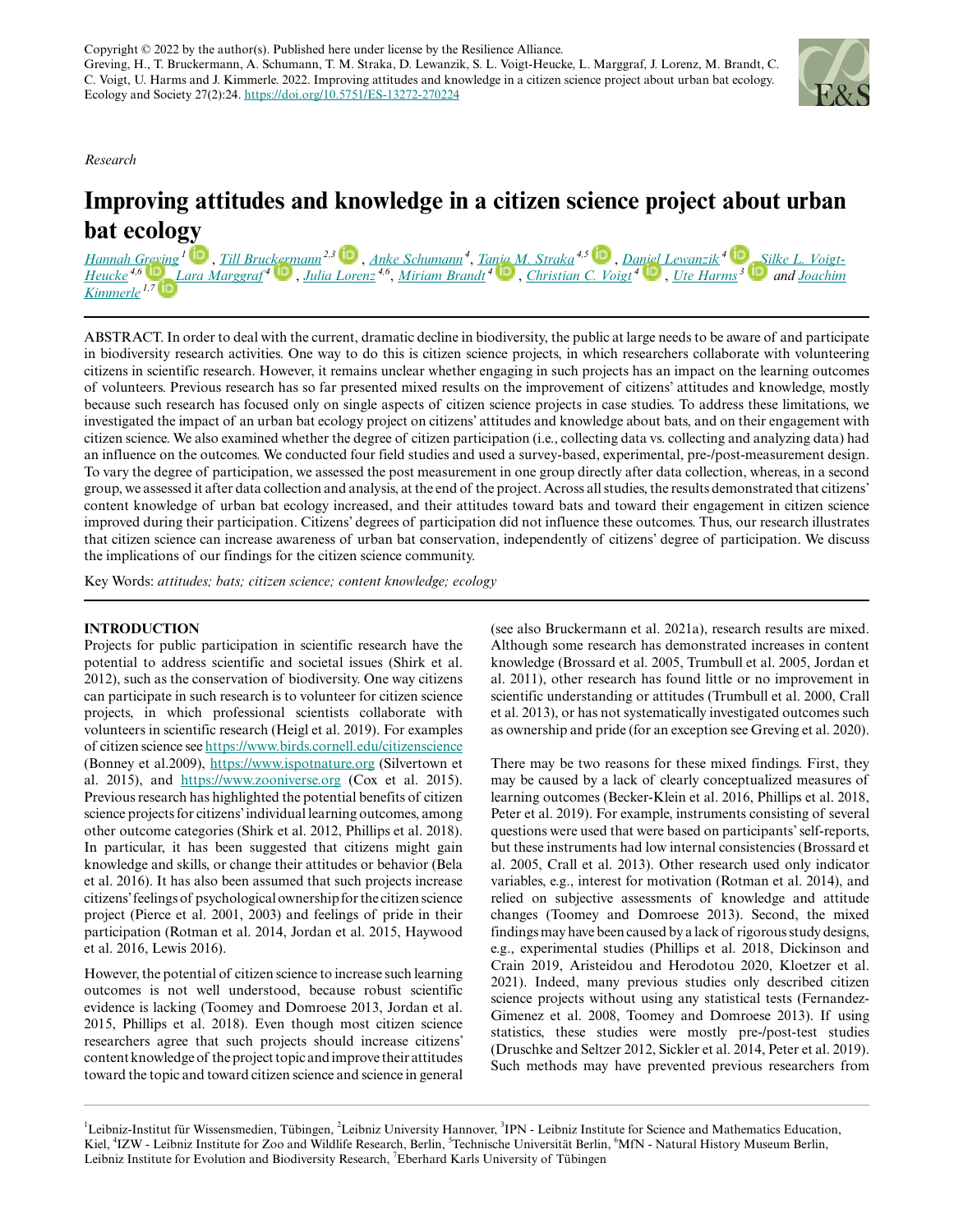

**Fig. 1**. Schematic overview of the pre-/post-measurement design with additional experimental manipulation of degree of participation (data collection only group vs. data collection and analysis group).

drawing more general conclusions concerning the extent to which citizens' participation can improve their individual learning outcomes (Masters et al. 2016).

According to models of public participation in scientific research (PPSR; Shirk et al. 2012), the degree of citizens' participation is the extent to which they are involved in different steps of the scientific research process. These models of PPSR represent different project models that vary in the possible degree of citizens' participation. In contributory project models, citizens only collect and contribute data to scientific research, whereas in collaborative projects, they additionally engage in data analysis to interpret the research findings (Shirk et al. 2012). There is, however, a lack of systematic investigation of whether the degree of participation influences the outcomes of citizen science projects. One experimental study focused on the effects of projects on individual learning outcomes, and used a rigorous experimental design (Dickinson and Crain 2019), comparable to before-after control-impact designs (Christie et al. 2019). Although this study found no difference between a participant and a control group, it also did not consider the different degrees of participation.

In the research presented here, we used an experimental design and rigorous measures in order to analyze data from four field studies of a citizen science project about urban bat ecology. We investigated whether participating in the project increased citizens' content knowledge of urban bat ecology, and improved their attitudes toward bats and engagement in citizen science, and their feelings of psychological ownership and pride. To answer these research questions, we used an experimental pre-/postmeasurement design, and varied the point in time of the post measurement between two groups to which participants were randomly assigned (Fig. 1). In the data collection only group, participants engaged in data collection and, directly afterwards, completed the post measure. In the data collection and analysis group, we assessed the post measure after both data collection and data analysis were completed. Although we expected, overall, that participation in the project would have a positive effect on citizens' attitudes and knowledge, we also assumed that a higher degree of participation (i.e., participating in both data collection and analysis) should be even more beneficial for improving citizens' learning outcomes (Lawrence 2006, Bonney et al. 2009). Therefore, we stated the following hypotheses:

- **.** Attitudes toward bats improve during participation (hypothesis 1a); this improvement is stronger for the data collection and analysis group than for the data collection only group (hypothesis 1b).
- **.** Content knowledge for bat ecology increases during participation (hypothesis 2a); this increase is stronger for the data collection and analysis group than for the data collection only group (hypothesis 2b).
- **.** Attitudes toward engagement in citizen science improve during participation (hypothesis 3a); this improvement is stronger for the data collection and analysis group than for the data collection only group (hypothesis 3b).

We exploratively tested the effects of participation and degree of participation on psychological ownership and pride.

## **METHODS**

In order to test our hypotheses, we conducted four field studies using identical procedures (Table 1). These studies were part of a citizen science project about urban bat ecology called "Bat Researchers" that took place in a German metropolitan city. The biological aim of the project was to investigate the presence of bats in the urban ecosystem. The citizens' task was to walk along a pre-defined route on two evenings during a two-week period and record the echolocation calls of flying bats with a bat detector capable of detecting and recording ultrasonic frequencies. After the data collection only group had completed their walks, they returned the bat detectors to the project scientists. Then, the data collection and analysis group did their evening walks and after completion handed over the bat detectors to the project scientists. Based on the ultrasonic recordings on the bat detectors, the scientists identified the bat species and provided the data to both groups for further analysis and discussion of the results.

We used an online platform for all the other activities that participants could perform in the project besides data collection with the bat detector. In particular, the platform provided tutorials for the identification of bat species and information about urban bat ecology to support participants in data collection and analysis. On this platform, participants uploaded their collected data and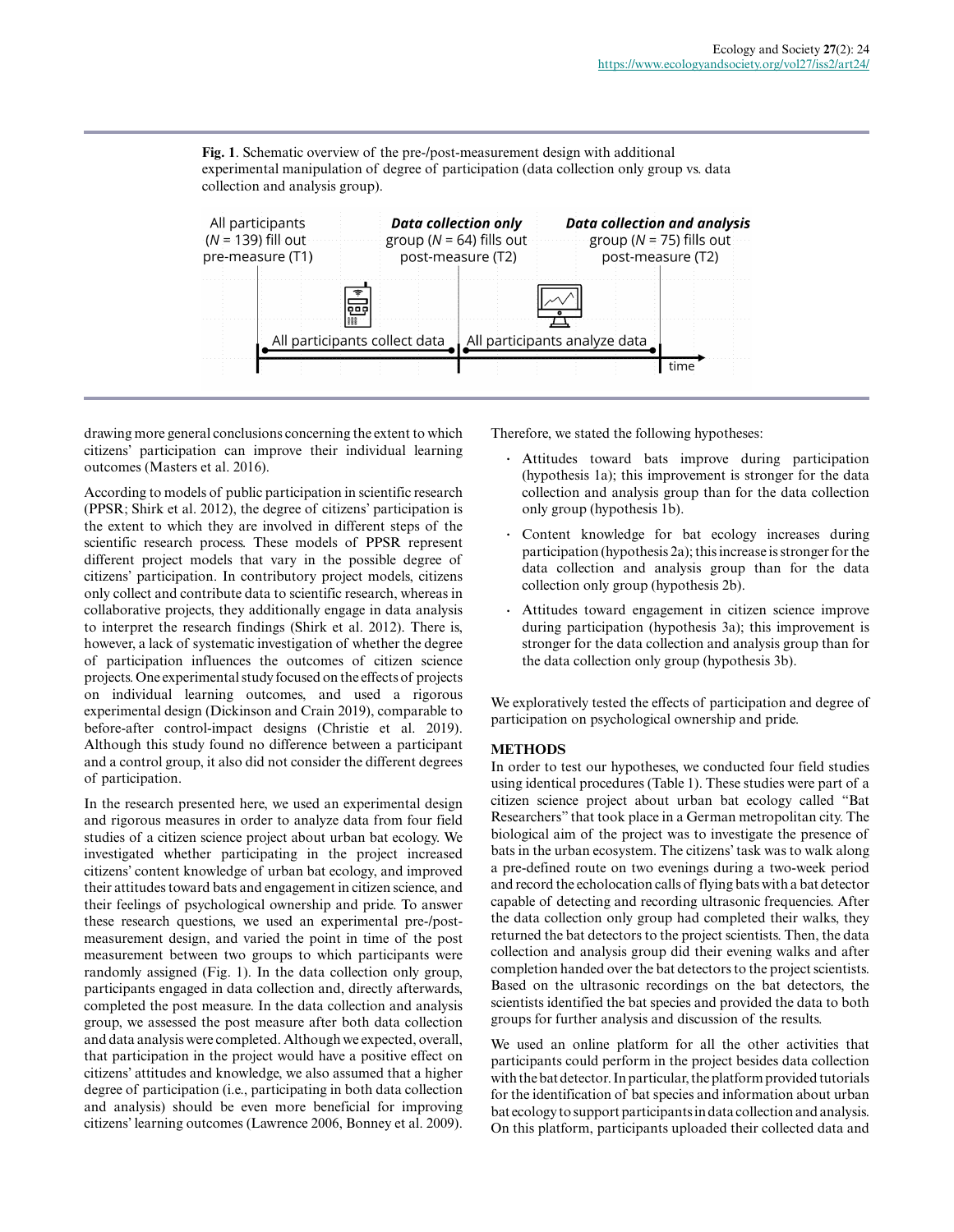| Field study             | Field study 1                                                                                                                       | Field study 2                                                                                                                                    | Field study 3                                                                                                                          | Field study 4                                                                                                                              | All field studies                                                                                                                      |  |
|-------------------------|-------------------------------------------------------------------------------------------------------------------------------------|--------------------------------------------------------------------------------------------------------------------------------------------------|----------------------------------------------------------------------------------------------------------------------------------------|--------------------------------------------------------------------------------------------------------------------------------------------|----------------------------------------------------------------------------------------------------------------------------------------|--|
| Conduction period<br>N  | April/May 2019<br>37                                                                                                                | Sept./Oct. 2019<br>38                                                                                                                            | May/June 2020<br>34                                                                                                                    | Sept./Oct. 2020<br>30                                                                                                                      | April 2019-Oct. 2020<br>139                                                                                                            |  |
| Gender                  | 24 female<br>13 male                                                                                                                | 20 female<br>18 male                                                                                                                             | 15 female<br>19 male                                                                                                                   | 20 female<br>9 male<br>1 diverse                                                                                                           | 79 male<br>59 female<br>1 diverse                                                                                                      |  |
| Age: $M(SD)$ ,<br>range | 46.65 (12.90), 18-66                                                                                                                | 43.53 (11.74), 24-78                                                                                                                             | $41.00(11.56), 19-62$                                                                                                                  | 44.87 (12.70), 20-70                                                                                                                       | 44.03 (12.27), 18-78                                                                                                                   |  |
| Education: Top 3        | 56.8% university<br>degree<br>$16.2\%$ general<br>qualification for<br>university entrance<br>8.1% doctoral/<br>postdoctoral degree | $68.4\%$ university<br>degree<br>7.9% doctoral/<br>postdoctoral degree<br>$7.9\%$ qualification<br>for advanced<br>technical college<br>entrance | $64.7\%$ university<br>degree<br>$14.7\%$ general<br>qualification for<br>university entrance<br>8.8% doctoral/<br>postdoctoral degree | $63.3\%$ university<br>degree<br>$10.0\%$ doctoral/<br>postdoctoral degree<br>$10.0\%$ general<br>qualification for<br>university entrance | $63.3\%$ university<br>degree<br>$11.5\%$ general<br>qualification for<br>university entrance<br>8.6% doctoral/<br>postdoctoral degree |  |
| Mother tongue           | 37 German                                                                                                                           | 36 German<br>2 other                                                                                                                             | 34 German                                                                                                                              | 26 German<br>4 other                                                                                                                       | 133 German<br>6 other                                                                                                                  |  |

**Table 1**. Descriptives for each field study and across all field studies including conduction period, N, gender, age, education, and mother tongue

Note: We tested for differences between the field studies concerning the dependent variables and the explorative variables. But the field studies mostly did not differ from each other on each of these variables: attitude toward bats: T1: *F*(3, 135) < 1, *ns*, T2: *F*(3, 135) = 2.28, *p* = 0.082; content knowledge: T1: *F*(3, 135) < 1, *ns*, T2: *F*(3, 135) < 1, *ns*; attitudes toward engagement in CS: attitudes: T1: *F*(3, 135) = 1.45, *p* = 0.233, T2: *F*(3, 135) < 1, *ns*; intentions: T1: *F*(3, 135) < 1, *ns*, T2: *F*(3, 135) < 1, *ns*; behavioral beliefs: T1: *F*(3, 135) < 1, *ns*, T2: *F*(3, 135) < 1, *ns*; control beliefs: T1: *F*(3, 135) < 1, *ns*, T2: *F*(3, 135) = 1.05, *p* = 0.372; normative beliefs: T1: *F*(3, 135) < 1, *ns*, T2: *F*(3, 135) = 1.28, *p* = 0.283; psychological ownership: T1: *F*(3, 135) < 1, *ns*, T2: *F*(3, 135) < 1, *ns*; pride: T1:  $F(3, 135) < 1$ ,  $n_s$ , T2:  $F(3, 135) = 2.94$ ,  $p = 0.035$ . At T2, participants of the second field study were prouder of their participation ( $M = 3.97$ ,  $SD = 0.99$ ) than participants of the fourth field study ( $M = 3.31$ ,  $SD = 0.78$ ),  $M_{\text{diff}} = 0.66$ ,  $SE = 0.23$ ,  $p =$ 0.005.

downloaded the species identifications provided by the scientists. They had the opportunity to analyze their own data as well as the complete dataset of all routes on which participants collected data. They could, for example, examine the correlations between bat activity and environmental features, such as proximity to water or tree cover. To analyze the data, participants followed a structured analysis process comparable to the usual scientific analysis process, i.e., formulate the research question, formulate hypotheses, specify the independent and dependent variables as well as their relationship, run tests for differences or for associations, and inspect, visualize, and interpret the findings. Citizens could discuss their findings and questions concerning the project and the topic with other citizens and with the project scientists in a forum.

Via this platform, participants also filled out questionnaires. After filling out the pre-measure questionnaire (T1), participants in the data collection only group ( $N = 64$ ) filled out the post-measure questionnaire (T2) after data collection was completed. Participants in the data collection and analysis group ( $N = 75$ ) filled out the post-measure questionnaire (T2) after both data collection and data analysis were completed (Fig. 1). All of the measures (Table 2) at T1 and T2 were identical in all four field studies. Other measures not reported here were emotions toward bats, attitudes toward science, epistemological beliefs, and motivation. Demographic data were only assessed at T1. An institutional ethics committee approved both questionnaires (ethics approval number: LEK 2018/062).

## **Dropout analysis and participants**

We recruited participants via public outreach campaigns targeted at the general public. These participants themselves chose to participate in the project, were very likely quite interested in bats, and were willing to invest their leisure time in participating in the project. Each recruited participant could only participate once in one of the field studies, and each participant recorded the bats' echolocation calls with the bat detector. Across all four field studies, 224 participants filled out the pre-measure questionnaire, and 139 participants also completed the post-measure questionnaire. This was a dropout rate of 37.9% of those filling out the questionnaire. However, these participants did not drop out of the project. Participants who dropped out did not differ from those participants who completed both questionnaires in their gender,  $\chi^2(2) = 0.78$ ,  $p = 0.678$ . Participants who completed both questionnaires were older,  $t(222) = -2.88$ ,  $p = 0.004$ , and had a higher level of education,  $t(222) = -0.29$ ,  $p = 0.023$ , than those participants who only filled out the pre-measure questionnaire. Thus, we included 139 participants in our analyses; see Table 1 for demographics.

#### **Measures**

The details of each measure are presented in Table 2. We assessed participants' attitudes toward bats with 12 rating-scale items based on general attitude approaches (Bohner and Dickel 2011, Albarracin and Shavitt 2018). To measure citizens' content knowledge of urban bat ecology, we pre-identified the most relevant topics from the perspective of citizens and scientists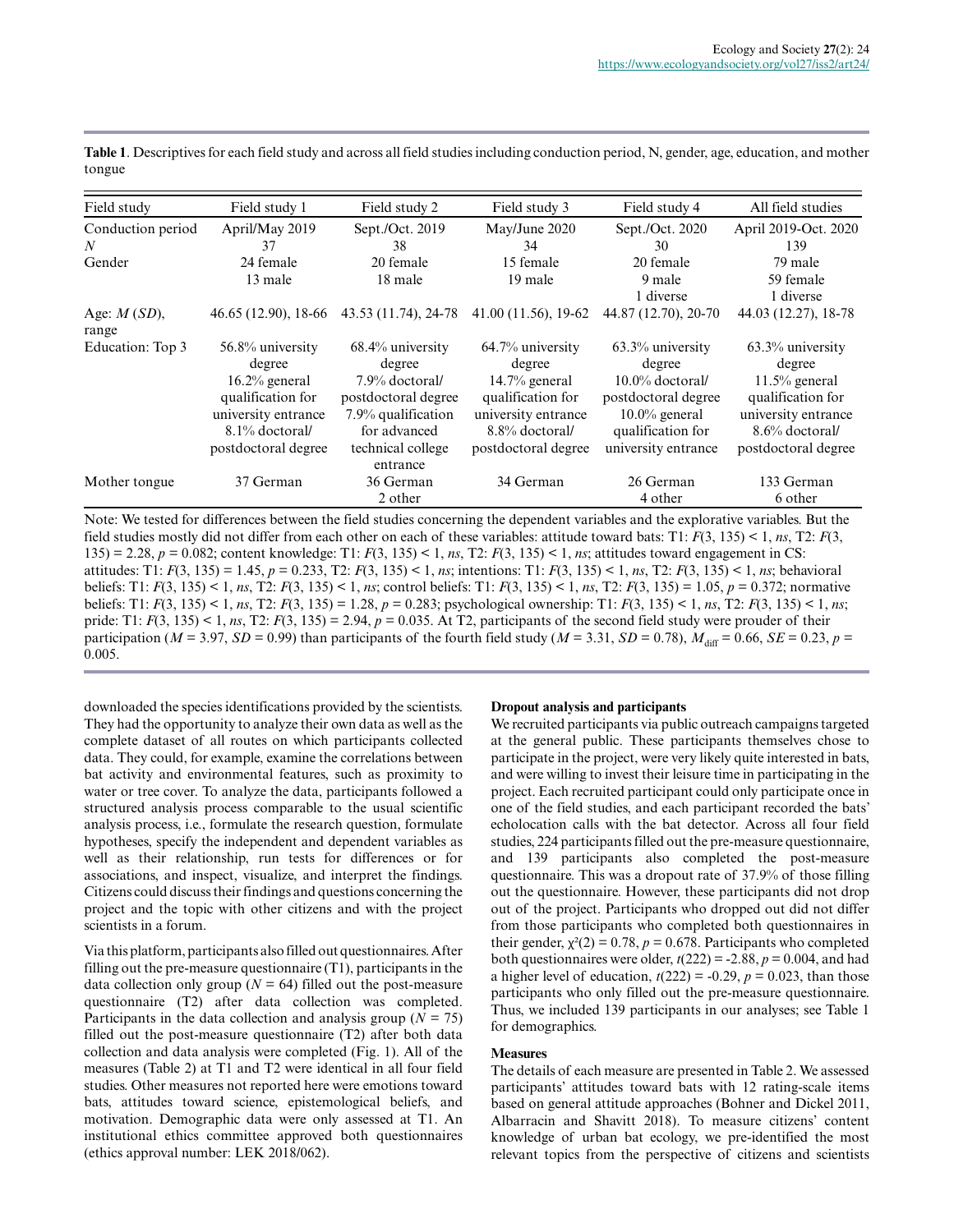| Variable                                        |                | $N$ items Example                                                                                      | $\alpha_{T1}$ | $\alpha_{T2}$ | $M_{\text{T1}} (SD_{\text{T1}})$ | $M_{\text{T2}} (SD_{\text{T2}})$ | References                                   |  |
|-------------------------------------------------|----------------|--------------------------------------------------------------------------------------------------------|---------------|---------------|----------------------------------|----------------------------------|----------------------------------------------|--|
| Attitudes toward<br>bats                        | $12$ (RS)      | "Bats are fascinating animals."                                                                        | 0.67          | 0.61          | 4.68(0.28)                       | 4.73(0.24)                       | Albarracin and<br>Shavitt 2018               |  |
| Content knowledge                               | 29 (SC/<br>MC) | "Which statement about bat<br>reproduction is correct?"                                                | 0.47          | 0.47          | 55.38%<br>$(9.10\%)$             | 59.32%<br>$(8.43\%)$             | Bruckermann et al.<br>2022                   |  |
| Attitudes toward engagement in citizen science: |                |                                                                                                        | 0.88          | 0.87          | 3.68(0.58)                       | 3.81(0.55)                       | Summers and Abd-<br>El-Khalick 2018          |  |
| Attitude                                        | 3(RS)          | "Citizen science projects make<br>sense."                                                              | 0.82          | 0.80          | 4.39(0.59)                       | 4.49(0.57)                       | Summers and Abd-<br>El-Khalick 2018          |  |
| Intentions                                      | 3(RS)          | "I will engage in citizen science<br>projects in the future."                                          | 0.94          | 0.92          | 4.16(0.82)                       | 4.30(0.75)                       | Summers and Abd-<br>El-Khalick 2018          |  |
| Behavioral beliefs                              | 3(RS)          | "Citizen science projects help me<br>understand the world around<br>me."                               |               | $0.76$ 0.77   | 3.70(0.80)                       | 3.70(0.80)                       | Summers and Abd-<br>El-Khalick 2018          |  |
| Control beliefs                                 | 3(RS)          | "Participating in citizen science"<br>projects is easy for me."                                        | 0.76          | 0.64          | 3.69(0.70)                       | 3.98(0.65)                       | Summers and Abd-<br>El-Khalick 2018          |  |
| Normative beliefs                               | 3(RS)          | "Some of my peers engage in<br>citizen science projects."                                              | 0.83          | 0.81          | 2.45(1.06)                       | 2.61(1.08)                       | Summers and Abd-<br>El-Khalick 2018          |  |
| Psychological<br>ownership                      | 3(RS)          | "The 'Bat Researchers' project<br>feels like it is mine."                                              | 0.82          | 0.85          | 1.96(0.86)                       | 2.02(0.94)                       | Peck and Shu 2009,<br>Pierce et al. 2001     |  |
| Pride                                           | 3(RS)          | "When I think about my<br>participation in the 'Bat<br>Researchers' project, I am proud<br>of myself." |               | $0.79$ 0.82   | 3.72(0.98)                       | 3.61(0.97)                       | Lewis $2016$ ,<br>Lewis and Sullivan<br>2005 |  |

**Table 2**. Measures used in the field studies with their number of items, example items, Cronbach's alphas, means, standard deviations, and references

Note:  $RS =$  rating scale on a 5-point scale ranging from 1 (does not apply at all) to 5 (completely applies),  $SC =$  single-choice questions, MC = multiple-choice questions.

(Bruckermann et al. 2022) by means of a Delphi approach (e.g., Blanco-López et al. 2015). Using these topics as a basis, we then constructed 29 single- and multiple-choice questions. Finally, we divided participants' correct answers by the total number of questions and assessed their content knowledge as the percentage of correct answers.

We assessed participants' attitudes toward engagement in citizen science with five underlying dimensions (Summers and Abd‐El‐ Khalick 2018) following the theory of planned behavior (Ajzen 1991, Fishbein and Ajzen 2010). With three rating-scale items each, we measured attitudes toward citizen science, intentions to engage in citizen science projects, behavioral beliefs, control beliefs, and normative beliefs. Similarly, we measured psychological ownership (Pierce et al. 2001, 2003, Peck and Shu 2009) as well as pride (Lewis and Sullivan 2005, Lewis 2016) with three rating-scale items each.

## **Statistical analysis**

To test our hypotheses, we conducted mixed analyses of variance (ANOVAs) with degree of participation (data collection only group vs. data collection and analysis group) as between-group factor and participation (between the measurement points T1 vs. T2) as within-group factor in all analyses. We used SPSS Version 22.0 for this purpose (IBM Corporation 2013). We set the level of significance < 0.05 and used two-tailed tests throughout all analyses.

## **RESULTS**

All test statistics are presented in Table 3. Compared with T1, all participants had a more positive attitude toward bats and more content knowledge of urban bat ecology at T2 (Table 2, Fig. 2), which supported hypotheses 1a and 2a. There were no further effects, which did not support hypotheses 1b and 2b.

**Fig. 2**. Means and standard errors for the dependent variables attitudes toward bats and content knowledge about bats, and for the explorative variables ownership and pride for the data collection only group ( $N = 64$ ) and the data collection and analysis group ( $N = 75$ ) for the first (T1) and second measurement point (T2).



For the five underlying dimensions of attitudes toward engagement in citizen science, there were similar results. Compared with T1, participants in both groups had a more positive attitude, higher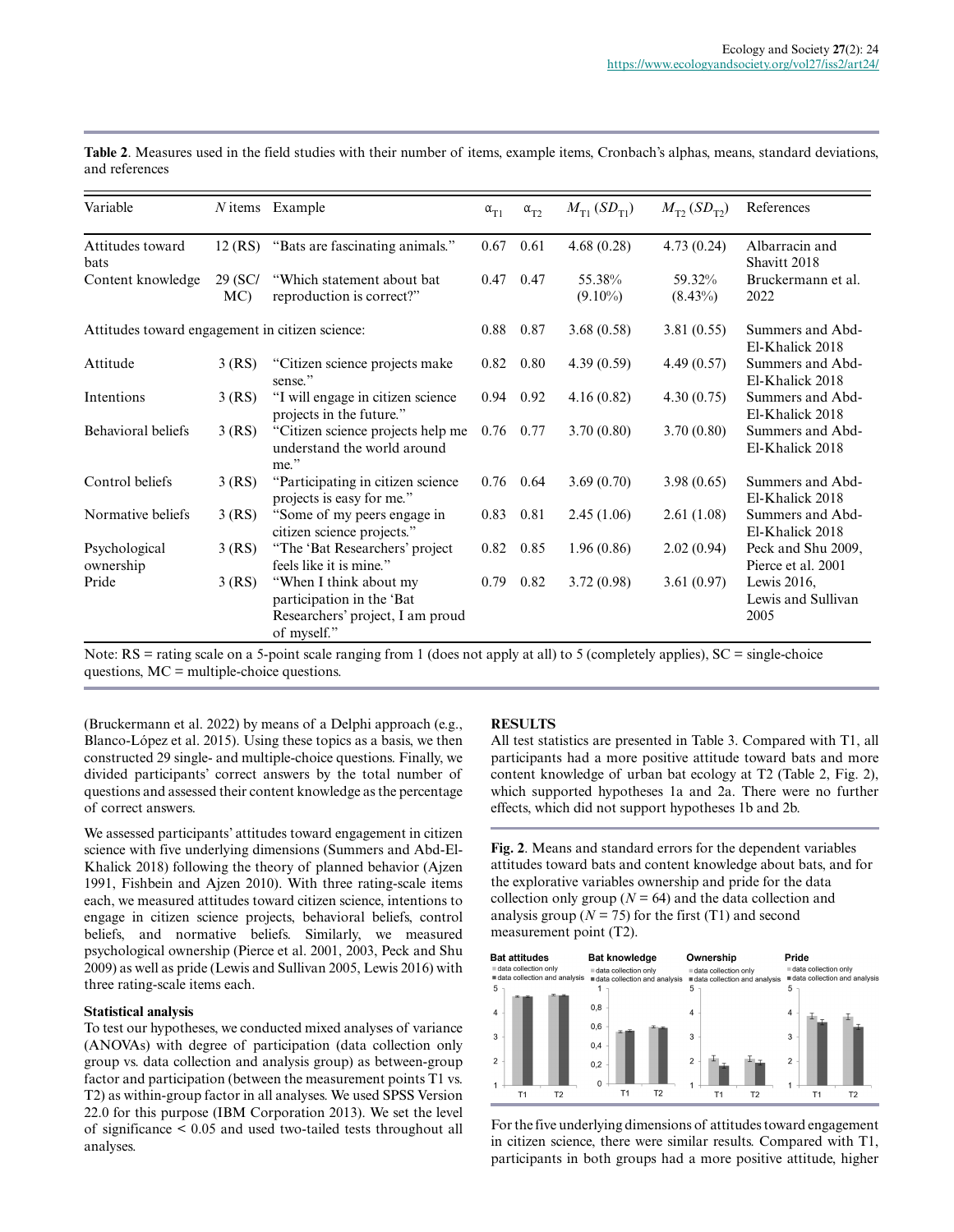**Table 3**. Test statistics for the main effect of participation, the main effect of degree of participation, and the interaction effect between participation and degree of participation for the dependent variables attitude toward bats, content knowledge, attitude toward engagement in citizen science (CS) with its attitudinal domains attitudes, intentions, behavioral beliefs, control beliefs, and normative beliefs, and the explorative variables psychological ownership and pride

| Dependent variable            | Participation |                  | Degree of participation  |           |                  | Participation $\times$ degree of<br>participation |           |                  |            |
|-------------------------------|---------------|------------------|--------------------------|-----------|------------------|---------------------------------------------------|-----------|------------------|------------|
|                               | F(1, 137)     | $\boldsymbol{p}$ | $\eta_p^2$               | F(1, 137) | $\boldsymbol{p}$ | $\eta_p^2$                                        | F(1, 137) | $\boldsymbol{p}$ | $\eta_p^2$ |
| Attitude toward bats          | 8.82          | 0.004            | 0.061                    | $\leq$ 1  | ns               |                                                   | $\leq$ 1  | ns               |            |
| Content knowledge             | 30.65         | ${}_{0.001}$     | 0.183                    | $\leq$ 1  | ns               | ۰                                                 | 1.79      | 0.184            |            |
| Attitude toward engagement in | 12.17         | 0.001            | 0.082                    | $\leq 1$  | ns               |                                                   | $\leq 1$  | ns               |            |
| <b>CS</b>                     |               |                  |                          |           |                  |                                                   |           |                  |            |
| Attitudes                     | 5.58          | 0.020            | 0.039                    | $\leq 1$  | n <sub>S</sub>   | ۰                                                 | 1.11      | 0.293            |            |
| Intentions                    | 5.40          | 0.022            | 0.038                    | 1.11      | 0.294            | ۰                                                 | 2.27      | 0.134            |            |
| Behavioral beliefs            | $\leq 1$      | ns               | $\overline{\phantom{a}}$ | $\leq$ 1  | n <sub>s</sub>   |                                                   | $\leq 1$  | ns               |            |
| Control beliefs               | 24.65         | ${}_{0.001}$     | 0.152                    | $\leq$ 1  | ns               |                                                   | $\leq$ 1  | ns               |            |
| Normative beliefs             | 4.38          | 0.038            | 0.031                    | $<$ 1     | n <sub>s</sub>   | ۰                                                 | 5.03      | 0.027            | 0.035      |
| Psychological ownership       | $\leq 1$      | ns               | ٠                        | 3.02      | 0.084            |                                                   | 1.07      | 0.303            |            |
| Pride                         | 1.14          | 0.287            | ٠                        | 7.41      | 0.007            | 0.051                                             | $\leq 1$  | ns               |            |

Note: Test statistics for the difference between the two degree of participation groups at the two measurement points for the participation  $\times$  degree of participation interaction for the dependent variable normative beliefs: T1:  $F(1, 137) = 2.07$ ,  $p = 0.152$ ; T2:  $F(1, 137) < 1$ , *ns*.

intentions, stronger control beliefs, and stronger normative beliefs at T2 (Table 2, Fig. 3), which supported hypothesis 3a. None of the other effects was significant, with the exception of the interaction effect between participation and degree of participation for normative beliefs (Table 3). However, the degree of participation groups did not differ at each of the measurement points. Thus, overall, there was no support for hypothesis 3b. Finally, when we included the five underlying dimensions of attitudes as an additional within-group factor into the mixed ANOVA, this analysis also found that all participants had a more positive attitude toward engagement in citizen science in general at T2 than at T1 (Table 2).

**Fig. 3**. Means and standard errors for the dependent variables attitudes toward citizen science (CS), intentions to engage in CS, control beliefs, and normative beliefs (all belonging to attitudes toward engagement in CS) for the data collection only group (*N*  $= 64$ ) and the data collection and analysis group ( $N = 75$ ) for the first (T1) and second measurement point (T2).



With respect to psychological ownership, we did not find any significant differences. The data collection only group experienced more pride than the data collection and analysis group, but the other effects were not significant (Fig. 2).

## **DISCUSSION**

The research presented here investigated the impact of a citizen science project about urban bat ecology on citizens' content knowledge about bats, and attitudes toward bats and toward engagement in citizen science. Our findings demonstrated that knowledge increased and attitudes improved during citizens' participation in the research process. In particular, the increase in citizens' content knowledge about urban bat ecology was more pronounced than the improvement in their attitudes, which is in line with previous research (Peter et al. 2019). Most previous studies agree that citizen science projects enhance citizens' content knowledge (Druschke and Seltzer 2012, Bela et al. 2016, Haywood et al. 2016). Findings on citizens' attitudes have been less conclusive and revealed small to negative changes in attitudes (Brossard et al. 2005, Druschke and Seltzer 2012). Our study adds to the picture by showing significant and medium-sized changes for both attitudes toward bats and toward engagement in citizen science. Moreover, our findings extend previous studies by not only distinguishing between attitudes toward bats and sciencerelated attitudes (e.g., Peter et al. 2019), but also differentiating among various attitudinal domains, which we captured using multi-items measures. Based on the theory of planned behavior (Ajzen 1991, Fishbein and Ajzen 2010), our findings showed different changes in the attitudinal domains. They revealed stronger changes in citizens' beliefs about their ability to participate in citizen science, along with no changes in their beliefs about its usefulness for their personal lives. Thus, our research has demonstrated that "Bat Researchers" project had the potential to improve citizens' learning outcomes.

Furthermore, this research set out to investigate whether the degree of citizens' participation in the research process has an impact on their learning outcomes. Inquiry-based learning opportunities combine citizens' participation in the different steps of the research process and in scaffolding structures that support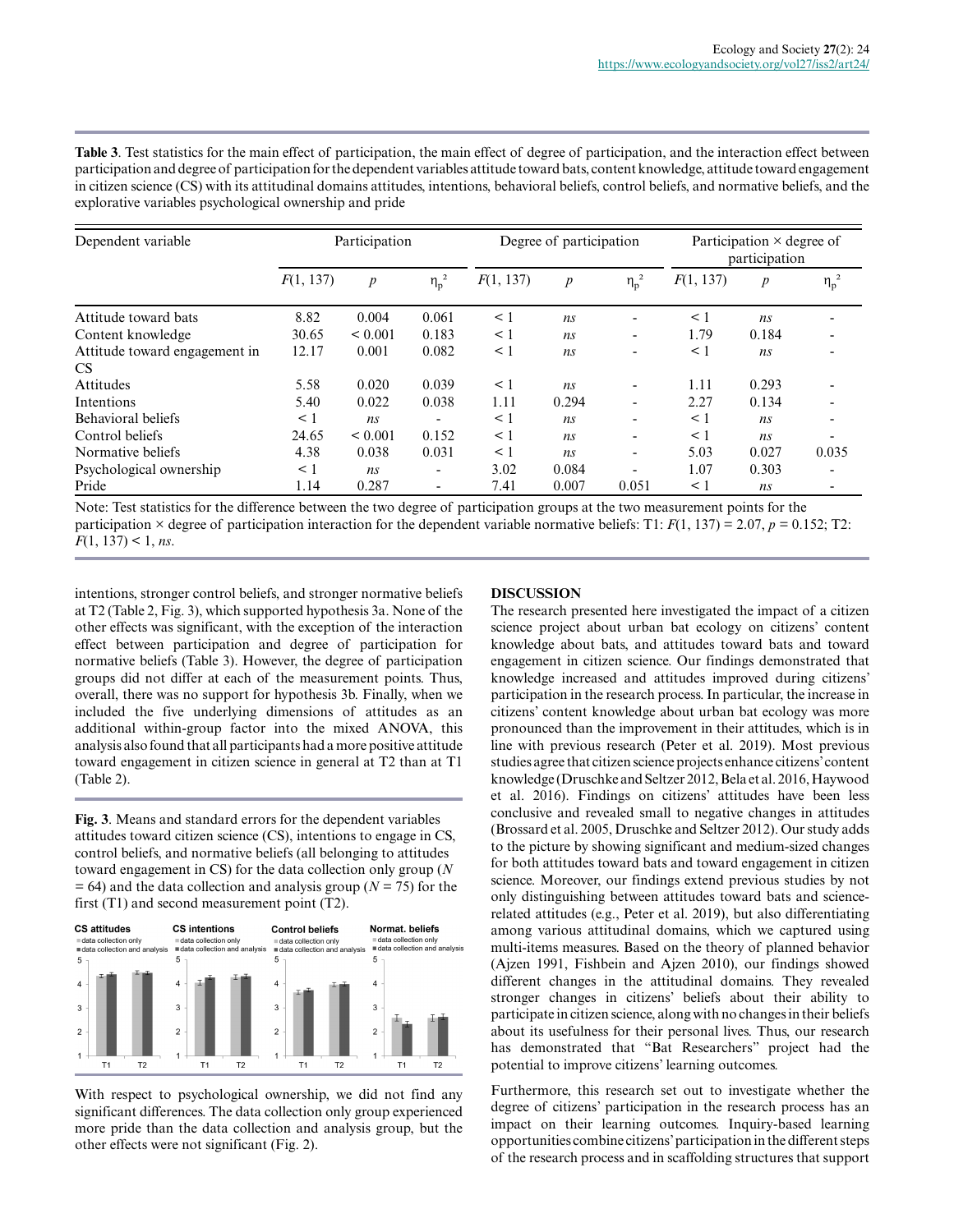their understanding (Aristeidou et al. 2020). If citizens participate in the data collection and are supported with a tutorial to record bats' echolocation calls, they could increase their knowledge of distinguishing among bat species. For instance, Prather et al. 2013 demonstrated the influence of identifying galaxies on citizens' knowledge about galaxy morphology. If citizens participate in data analyses and are provided with the data and a tool to test their assumptions on the influence of environmental features on bat species, they may develop their knowledge in a different way and increase their understanding of urban bat ecology. Our findings demonstrated that these degrees of citizens' participation did not seem to have an influence on the outcomes. This means that citizens' additional engagement in data analysis did not affect any improvements in attitudes toward bats or toward engagement in citizen science, or any increase in knowledge acquisition about bats. Our findings extend previous research on the relationship between degree of participation and learning outcomes by using the exact same citizen science project and research context (i.e., bat ecology) in both conditions and by directly comparing learning outcomes of citizens who could participate on a contributory level (i.e., providing data) with those learning outcomes of citizens who could participate on a collaborative level (i.e., analyzing data and discussing findings with citizens and scientists).

Our findings may also contradict previous assumptions that were derived from the so-called "Arnstein's ladder" (Arnstein 1969; see Haklay 2013 for an overview). These assumptions postulated that the higher the degree of participation, the better for citizen science outcomes. On the one hand, participating in the offered activities of the project was in our study enough to increase learning outcomes, independently of the degree of participation. This finding may be good news for the citizen science community, because learning from participation in projects does not seem to be limited to higher degrees of participation but may depend on the offered activities. On the other hand, it could also be that citizens did not engage in the data analysis sufficiently enough (T. Bruckermann, H. Greving, M. Stillfried, A. Schumann, M. Brandt, and U. Harms, *unpublished manuscript*) to have any additional effect on the outcome measures. In line with previous research, learning outcomes may indeed be more closely related to the prerequisites in projects, such as citizens' goals and abilities for participation, e.g., motivation (Phillips et al. 2019) and scientific reasoning skills (Stylinski et al. 2020), than to the degree of participation (Shirk et al. 2012). Behavioral data from future research on how citizens actually participate in different scientific activities may help explain why engaging in the data analysis had no additional effects. Future research may also need to specify either the prerequisites of the participants, e.g., scientific reasoning skills (Bruckermann et al. 2021b), or the prerequisites of the project, e.g., training on data analyses (Gray et al. 2017), under which citizens' opportunities to analyze data have beneficial effects for outcome measures in similar projects.

Finally, the findings of the explorative measures were informative. We found that the data collection only group experienced more pride in their participation. Here, the assumption that a higher degree of participation would benefit outcomes also did not hold (Shirk et al. 2012). In contrast, asking citizens directly after their evening walks and data collection could have activated their feelings of pride more readily. These feelings might have already faded away for those citizens in the data analysis group who answered the post measurement at the end of the project. Apart from this, citizens could have seen their contribution as just collecting data, not analyzing it (Phillips et al. 2019). This suggestion is also in line with recent research that analyzed activity patterns of citizens who used an online platform during a citizen science project (T. Bruckermann, H. Greving, M. Stillfried, A. Schumann, M. Brandt, and U. Harms, *unpublished manuscript*). These data showed that citizens were mainly active during data collection and more passive during data analysis. But more research needs to be conducted about the conditions under which the engagement in data analysis has beneficial effects on citizen science outcomes.

The strengths of the studies were their standardized and rigorous approaches. We conducted externally valid studies and used samples of participants that were representative of typical citizen science volunteers. The sample size was also large enough to generate sufficient statistical power. We used established and objective measures that, overall, had sufficient internal consistencies. Moreover, by employing both a data collection only group and a data collection and analysis group, the long-debated construct of degree of participation (Shirk et al. 2012) was successfully implemented and experimentally tested, a relevant step forward for the citizen science community.

There were also some limitations. First, the results revealed that citizens' attitudes toward bats and toward engagement in citizen science improved. On the one hand, these are merely attitudes and it is unclear whether citizens would also act in accordance with their attitudes. Thus, there may be a gap between attitude and behavior in the areas of bat conservation and engagement in citizen science. On the other hand, there is a solid body of research and several frameworks that clearly indicate that attitudes are highly relevant predictors of behavioral intentions and actual behavior, e.g., theory of planned behavior (Ajzen 1991, Fishbein and Ajzen 2010; for other models see Sheeran et al. 1999, Webb and Sheeran 2006, Albarracin and Shavitt 2018). This means that, although we did not assess actual behavior, the changes that we found in attitudes have the potential to initiate behavioral changes in citizens. Second, we developed our questionnaire on content knowledge based on questions that citizens frequently ask about bats living in the city. The changes in knowledge might have been different if we had asked citizens for their formal scientific knowledge of bat ecology instead of their specific local knowledge (Stocklmayer and Bryant 2012).

Third, our project about urban bat ecology was open to and directed at the public, and citizens could apply for it if they were interested in participating. Thus, we did not analyze a sample that was representative of the general population, but rather a selfselected sample of citizens who showed a general interest in bats, meaning the findings of our studies may be limited to people who are already enthusiastic about bats. We also had a high dropout rate of citizens who did not fill out the post measurement, although they continued participating in the project itself. This dropout may have been caused by the fact that participation in the whole project and the questionnaires was completely voluntary; we did not give citizens any incentives for their participation. Researchers could possibly pay monetary incentives to their participants for completing questionnaires in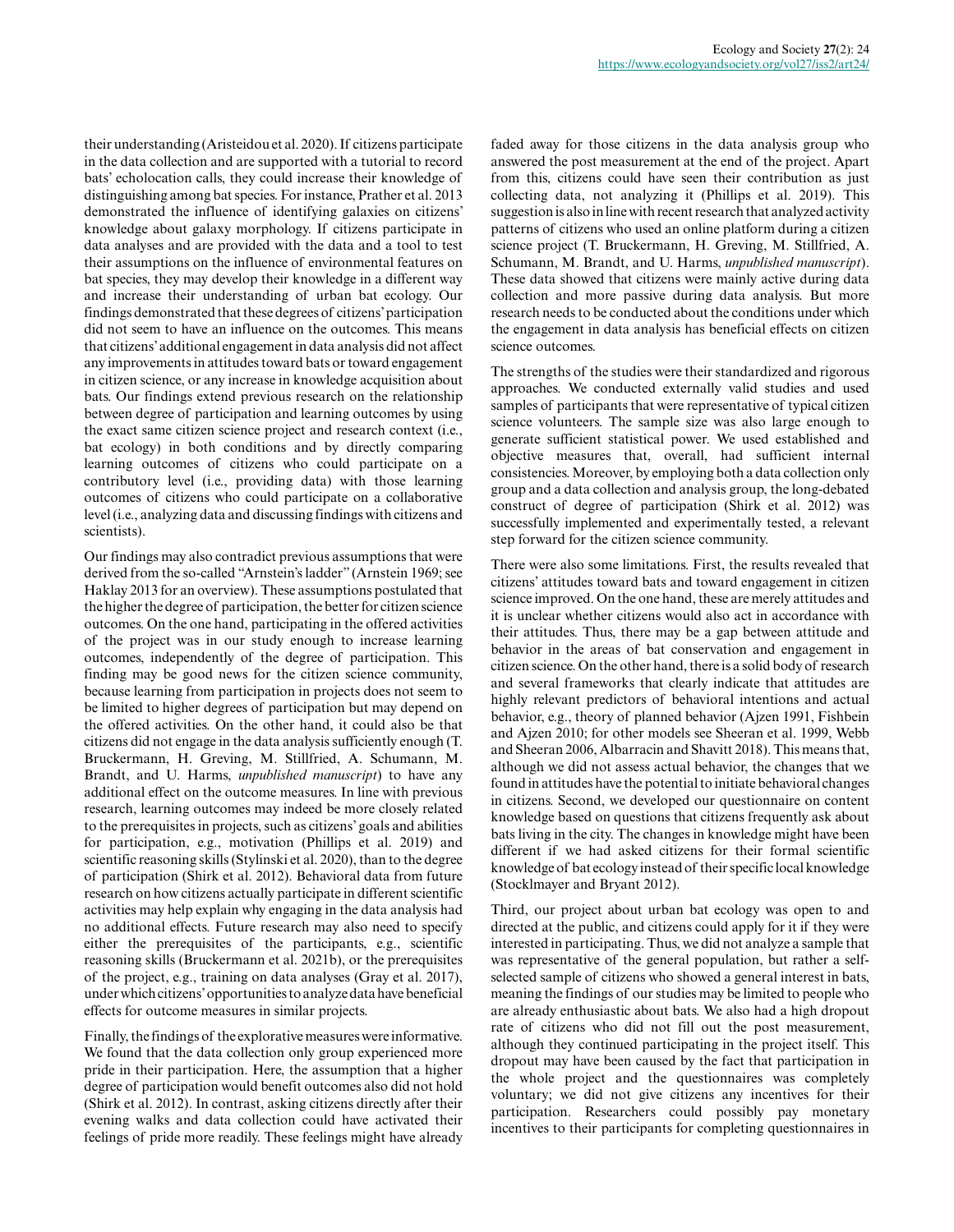future studies. This could help address both concerns, i.e., create a more diverse and representative sample, and decrease dropout across the points of measurement.

Finally, the sample size of the participating citizens across the field studies created enough statistical power to conduct mixed ANOVAs. But with an even larger sample size, we could have calculated larger path models with latent variables to test our hypotheses (Bruckermann et al. 2021a). Because of the expected sample size, we also implemented the variation in degree of participation with two groups. With a larger sample size, we could have also measured citizens' actual level of participation in the different scientific tasks and could have used those measurements as predictors in the models. On the other hand, such an approach could have produced subsamples with totally different sample sizes, because citizens might have rather engaged in data collection than data analysis (T. Bruckermann, H. Greving, M. Stillfried, A. Schumann, M. Brandt, and U. Harms, *unpublished manuscript*).

### **CONCLUSION**

In summary, our research investigated the impact of a citizen science project about urban bat ecology on citizens' knowledge acquisition about urban bat ecology, and their attitudes toward bats and toward engagement in citizen science. Our findings present evidence that attitudes and knowledge improved during citizens' participation, largely independently of their degree of participation (i.e., whether they only engaged in data collection, or in data collection and analysis). Thus, if citizen science practitioners wish to conduct a project in order to increase citizens' attitudes and knowledge, it may be enough to engage them in data collection along with the other offered activities (e. g., tutorials), because additional data analysis did not alter the effect. However, we acknowledge that, if citizens understand and learn in the future that they can also be valuable data analysts, additional engagement in data analysis may have the potential to further improve attitudes and increase knowledge.

*Responses to this article can be read online at:* [https://www.ecologyandsociety.org/issues/responses.](https://www.ecologyandsociety.org/issues/responses.php/13272) [php/13272](https://www.ecologyandsociety.org/issues/responses.php/13272)

#### **Author Contributions:**

*Hannah Greving and Till Bruckermann equally contributed to this article and share first authorship.*

#### **Acknowledgments:**

*This work was supported by the German Federal Ministry of Education and Research (BMBF) under Grants [01|O1725, 01| O1727, 01|O1728]. The funding source was neither involved in the conducting of the research nor the preparation of the article.*

#### **Data Availability:**

*The data/code that support the findings of this study are openly available in psycharchives at [https://doi.org/10.23668/psycharchives.5363.](https://doi.org/10.23668/psycharchives.5363) Ethical approval for this research study was granted by the Leibniz-* *Institut für Wissensmedien, Tübingen, Germany, ethics approval number LEK 2018/062.*

#### **LITERATURE CITED**

Ajzen, I. 1991. The theory of planned behavior. Organizational Behavior and Human Decision Processes 50(2):179-211. [https://](https://doi.org/10.4135/9781446249215.n22) [doi.org/10.4135/9781446249215.n22](https://doi.org/10.4135/9781446249215.n22) 

Albarracin, D., and S. Shavitt. 2018. Attitudes and attitude change. Annual Review of Psychology 69:299-327. [https://doi.](https://doi.org/10.1146/annurev-psych-122216-011911) [org/10.1146/annurev-psych-122216-011911](https://doi.org/10.1146/annurev-psych-122216-011911) 

Aristeidou, M., and C. Herodotou. 2020. Online citizen science: a systematic review of effects on learning and scientific literacy. Citizen Science: Theory and Practice 5(1):69. [https://doi.](https://doi.org/10.5334/cstp.224) [org/10.5334/cstp.224](https://doi.org/10.5334/cstp.224) 

Aristeidou, M., E. Scanlon, and M. Sharples. 2020. Learning outcomes in online citizen science communities designed for inquiry. International Journal of Science Education, Part B 10 (4):277-294. <https://doi.org/10.1080/21548455.2020.1836689>

Arnstein, S. R. 1969. A ladder of citizen participation. Journal of the American Institute of Planners 35(4):216-224. [https://doi.](https://doi.org/10.4324/9780429261732-36) [org/10.4324/9780429261732-36](https://doi.org/10.4324/9780429261732-36) 

Becker-Klein, R., K. Peterman, and C. Stylinski. 2016. Embedded assessment as an essential method for understanding public engagement in citizen science. Citizen Science: Theory and Practice 1(1):305.<https://doi.org/10.5334/cstp.15>

Bela, G., T. Peltola, J. C. Young, B. Balázs, I. Arpin, G. Pataki, J. Hauck, E. Kelemen, L. Kopperoinen, A. van Herzele, et al. 2016. Learning and the transformative potential of citizen science. Conservation Biology 30(5):990-999. [https://doi.org/10.1111/](https://doi.org/10.1111/cobi.12762) [cobi.12762](https://doi.org/10.1111/cobi.12762)

Blanco-López, Á., E. España-Ramos, F. J. González-García, and A. J. Franco-Mariscal. 2015. Key aspects of scientific competence for citizenship: a Delphi study of the expert community in Spain. Journal of Research in Science Teaching 52(2):164-198. [https://](https://doi.org/10.1002/tea.21188) [doi.org/10.1002/tea.21188](https://doi.org/10.1002/tea.21188)

Bohner, G., and N. Dickel. 2011. Attitudes and attitude change. Annual Review of Psychology 62:391-417. [https://doi.](https://doi.org/10.1146/annurev.psych.121208.131609) [org/10.1146/annurev.psych.121208.131609](https://doi.org/10.1146/annurev.psych.121208.131609)

Bonney, R. E., H. L. Ballard, R. C. Jordan, E. McCallie, T. B. Phillips, J. L. Shirk, and C. C. Wilderman. 2009. Public participation in scientific research: defining the field and assessing its potential for informal science education. A CAISE Inquiry Group Report, Center for Advancement of Informal Science Education (CAISE), Washington, D.C., USA.

Brossard, D., B. V. Lewenstein, and R. E. Bonney. 2005. Scientific knowledge and attitude change: the impact of a citizen science project. International Journal of Science Education 27 (9):1099-1121. <https://doi.org/10.1080/09500690500069483>

Bruckermann, T., H. Greving, A. Schumann, M. Stillfried, K. Börner, S. E. Kimmig, R. Hagen, M. Brandt, and U. Harms. 2021a. To know about science is to love it? Unraveling cause-effect relationships between knowledge and attitudes toward science in citizen science on urban wildlife ecology. Journal of Research in Science Teaching 58(8):1179-1202. [https://doi.org/10.1002/](https://doi.org/10.1002/tea.21697) [tea.21697](https://doi.org/10.1002/tea.21697)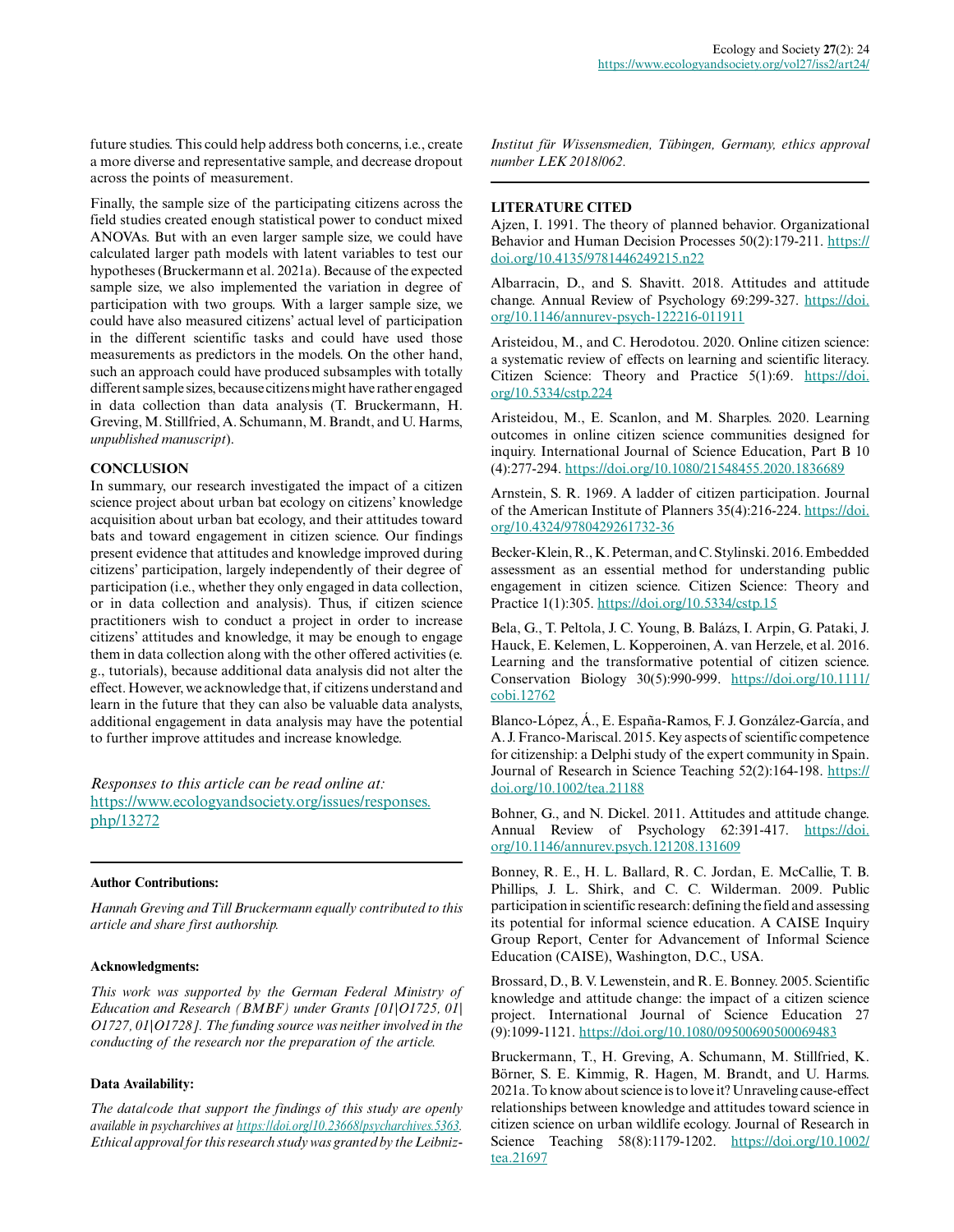Bruckermann, T., T. M. Straka, M. Stillfried, and M. Krell. 2021b. Context matters: Accounting for item features in the assessment of citizen scientists' scientific reasoning skills. Citizen Science: Theory and Practice 6(1).<https://doi.org/10.5334/cstp.309>

Bruckermann, T., M. Stillfried, T. M. Straka, and U. Harms. 2022. Citizen science projects require agreement: a Delphi study to identify which knowledge on urban ecology is considered relevant from scientists' and citizens' perspectives. International Journal of Science Education, Part B: Communication and Public Engagement 12(1):75-92. <https://doi.org/10.1080/21548455.2022.2028925>

Christie, A. P., T. Amano, P. A. Martin, G. E. Shackelford, B. I. Simmons, and W. J. Sutherland. 2019. Simple study designs in ecology produce inaccurate estimates of biodiversity responses. Journal of Applied Ecology 56(12):2742-2754. [https://doi.](https://doi.org/10.1111/1365-2664.13499) [org/10.1111/1365-2664.13499](https://doi.org/10.1111/1365-2664.13499)

Cox, J., E. Y. Oh, B. Simmons, C. Lintott, K. Masters, A. Greenhill, G. Graham, and K. Holmes. 2015. Defining and measuring success in online citizen science: a case study of Zooniverse projects. Computing in Science & Engineering 17 (4):28-41. <https://doi.org/10.1109/MCSE.2015.65>

Crall, A. W., R. C. Jordan, K. Holfelder, G. J. Newman, J. Graham, and D. M. Waller. 2013. The impacts of an invasive species citizen science training program on participant attitudes, behavior, and science literacy. Public Understanding of Science 22(6):745-764. <https://doi.org/10.1177/0963662511434894>

Dickinson, J. L., and R. Crain. 2019. An experimental study of learning in an online citizen science project: insights into study design and waitlist controls. Citizen Science: Theory and Practice 4(1):26.<https://doi.org/10.5334/cstp.218>

Druschke, C. G., and C. E. Seltzer. 2012. Failures of engagement: lessons learned from a citizen science pilot study. Applied Environmental Education & Communication 11(3-4):178-188. <https://doi.org/10.1080/1533015X.2012.777224>

Fernandez-Gimenez, M. E., H. L. Ballard, and V. E. Sturtevant. 2008. Adaptive management and social learning in collaborative and community-based monitoring: a study of five communitybased forestry organizations in the western USA. Ecology and Society 13(2):4.<https://doi.org/10.5751/ES-02400-130204>

Fishbein, M., and I. Ajzen. 2010. Predicting and changing behavior: the reasoned action approach. Psychology, New York, New York, USA. <https://doi.org/10.4324/9780203838020>

Gray, S., R. C. Jordan, A. Crall, G. Newman, C. Hmelo-Silver, J. Huang, W. Novak, D. Mellor, T. Frensley, M. Prysby, et al. 2017. Combining participatory modelling and citizen science to support volunteer conservation action. Biological Conservation 208:76-86. <https://doi.org/10.1016/j.biocon.2016.07.037>

Greving, H., T. Bruckermann, and J. Kimmerle. 2020. This is my project! The influence of involvement on psychological ownership and wildlife conservation. Current Research in Ecological and Social Psychology 1:100001. <https://doi.org/10.1016/j.cresp.2020.100001>

Haklay, M. 2013. Citizen science and volunteered geographic information: overview and typology of participation. Pages 105-122 in D. Sui, S. Elwood, and M. Goodchild, editors. Crowdsourcing geographic knowledge. Springer, Dordrecht, The Netherlands. [https://doi.org/10.1007/978-94-007-4587-2\\_7](https://doi.org/10.1007/978-94-007-4587-2_7)

Haywood, B. K., J. K. Parrish, and J. Dolliver. 2016. Place-based and data-rich citizen science as a precursor for conservation action. Conservation Biology 30(3):476-486. [https://doi.](https://doi.org/10.1111/cobi.12702) [org/10.1111/cobi.12702](https://doi.org/10.1111/cobi.12702)

Heigl, F., B. Kieslinger, K. T. Paul, J. Uhlik, and D. Dörler. 2019. Opinion: toward an international definition of citizen science. Proceedings of the National Academy of Sciences of the United States of America 116(17):8089-8092. [https://doi.org/10.1073/](https://doi.org/10.1073/pnas.1903393116) [pnas.1903393116](https://doi.org/10.1073/pnas.1903393116) 

IBM Corporation. 2013. IBM SPSS Statistics for Windows, Version 22.0. IBM Corporation, Armonk, New York, USA.

Jordan, R. C., A. Crall, S. Gray, T. B. Phillips, and D. Mellor. 2015. Citizen science as a distinct field of inquiry. BioScience 65 (2):208-211. <https://doi.org/10.1093/biosci/biu217>

Jordan, R. C., S. A. Gray, D. V. Howe, W. R. Brooks, and J. G. Ehrenfeld. 2011. Knowledge gain and behavioral change in citizen-science programs. Conservation Biology 25(6):1148-1154. <https://doi.org/10.1111/j.1523-1739.2011.01745.x>

Kloetzer, L., J. Lorke, J. Roche, Y. Golumbic, S. Winter, and A. Jõgeva. 2021. Learning in citizen science. Pages 283-308 in K. Vohland, A. Land-Zandstra, L. Ceccaroni, R. Lemmens, J. Perelló, M. Ponti, R. Samson, and K. Wagenknecht, editors. The science of citizen science. Springer, Cham, Switzerland. [https://](https://doi.org/10.1007/978-3-030-58278-4_15) [doi.org/10.1007/978-3-030-58278-4\\_15](https://doi.org/10.1007/978-3-030-58278-4_15) 

Lawrence, A. 2006. 'No personal motive?' Volunteers, biodiversity, and the false dichotomies of participation. Ethics, Place & Environment 9(3):279-298. [https://doi.org/10.1080/136](https://doi.org/10.1080/13668790600893319) [68790600893319](https://doi.org/10.1080/13668790600893319)

Lewis, M. 2016. Self-concious emotions: embarrassment, pride, shame, guilt, and hubris. Pages 792-814 in L. F. Barrett, M. Lewis, and J. M. Haviland-Jones, editors. Handbook of emotions. Fourth edition. Guilford, New York, New York, USA.

Lewis, M., and M. Sullivan. 2005. The development of selfconscious emotions. Pages 185-201 in A. Elliot and C. Dweck, editors. Handbook of competence and motivation. Guilford, New York, New York, USA.

Masters, K., E. Y. Oh, J. Cox, B. Simmons, C. Lintott, G. Graham, A. Greenhill, and K. Holmes. 2016. Science learning via participation in online citizen science. Journal of Science Communication 15(03). <https://doi.org/10.22323/2.15030207>

Peck, J., and S. B. Shu. 2009. The effect of mere touch on perceived ownership. Journal of Consumer Research 36(3):434-447. [https://](https://doi.org/10.1086/598614) [doi.org/10.1086/598614](https://doi.org/10.1086/598614)

Peter, M., T. Diekötter, and K. Kremer. 2019. Participant outcomes of biodiversity citizen science projects: a systematic literature review. Sustainability 11(10):2780. [https://doi.](https://doi.org/10.3390/su11102780) [org/10.3390/su11102780](https://doi.org/10.3390/su11102780) 

Phillips, T. B., H. L. Ballard, B. V. Lewenstein, and R. Bonney. 2019. Engagement in science through citizen science: moving beyond data collection. Science Education 103(3):665-690. <https://doi.org/10.1002/sce.21501>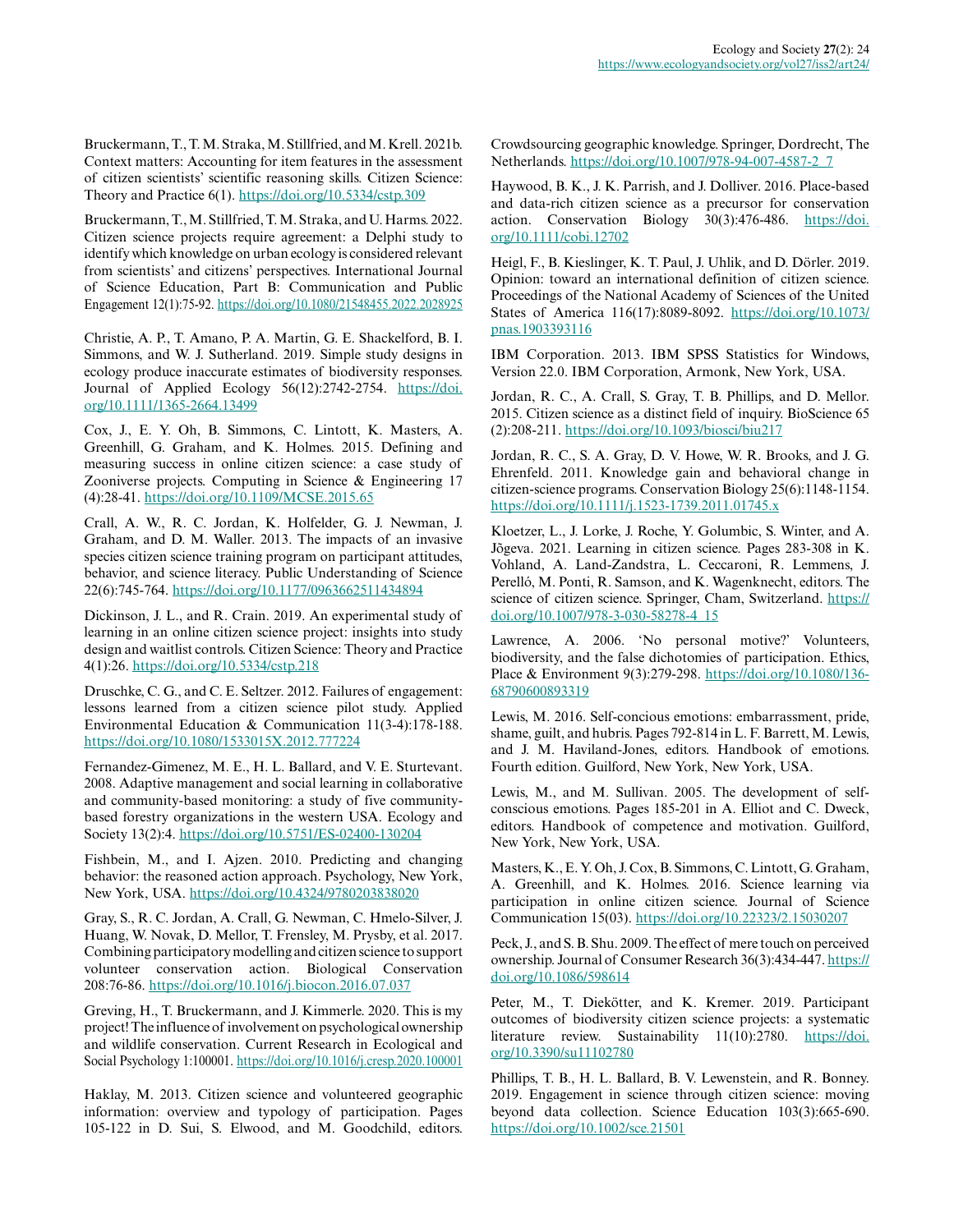Phillips, T. B., N. Porticella, M. Constas, and R. E. Bonney. 2018. A framework for articulating and measuring individual learning outcomes from participation in citizen science. Citizen Science: Theory and Practice 3(2):3.<https://doi.org/10.5334/cstp.126>

Pierce, J. L., T. Kostova, and K. T. Dirks. 2001. Toward a theory of psychological ownership in organizations. Academy of Management Review 26(2):298-310. <https://doi.org/10.2307/259124>

Pierce, J. L., T. Kostova, and K. T. Dirks. 2003. The state of psychological ownership: integrating and extending a century of research. Review of General Psychology 7(1):84-107. [https://doi.](https://doi.org/10.1037/1089-2680.7.1.84) [org/10.1037/1089-2680.7.1.84](https://doi.org/10.1037/1089-2680.7.1.84) 

Prather, E. E., S. Cormier, C. S. Wallace, C. Lintott, M. Jordan Raddick, and A. Smith. 2013. Measuring the conceptual understandings of citizen scientists participating in Zooniverse projects: a first approach. Astronomy Education Review 12(1). <https://doi.org/10.3847/AER2013002>

Rotman, D., J. Hammock, J. Preece, D. Hansen, C. Boston, A. Bowser, and Y. He. 2014. Motivations affecting initial and longterm participation in citizen science projects in three countries. Pages 110-124 in M. Kindling and E. Greifeneder, editors. iConference 2014 Proceedings (Berlin, Germany). iSchools, Champaign, Illinois, USA.

Sheeran, P., S. Orbell, and D. Trafimow. 1999. Does the temporal stability of behavioral intentions moderate intention-behavior and past behavior-future behavior relations? Personality and Social Psychology Bulletin 25(6):724-734. [https://doi.](https://doi.org/10.1177/0146167299025006007) [org/10.1177/0146167299025006007](https://doi.org/10.1177/0146167299025006007) 

Shirk, J. L., H. L. Ballard, C. C. Wilderman, T. Phillips, A. Wiggins, R. Jordan, E. McCallie, M. Minarchek, B. V. Lewenstein, M. E. Krasny, et al. 2012. Public participation in scientific research: a framework for deliberate design. Ecology and Society 17(2):29.<https://doi.org/10.5751/ES-04705-170229>

Sickler, J., T. M. Cherry, L. Allee, R. R. Smyth, and J. Losey. 2014. Scientific value and educational goals: balancing priorities and increasing adult engagement in a citizen science project. Applied Environmental Education & Communication 13(2):109-119. <https://doi.org/10.1080/1533015X.2014.947051>

Silvertown, J., M. Harvey, R. Greenwood, M. Dodd, J. Rosewell, T. Rebelo, J. Ansine, and K. McConway. 2015. Crowdsourcing the identification of organisms: a case-study of iSpot. ZooKeys 480:125-146. <https://doi.org/10.3897/zookeys.480.8803>

Stocklmayer, S. M., and C. Bryant. 2012. Science and the public —what should people know? International Journal of Science Education, Part B 2(1):81-101. [https://doi.org/10.1080/0950069](https://doi.org/10.1080/09500693.2010.543186) [3.2010.543186](https://doi.org/10.1080/09500693.2010.543186)

Stylinski, C. D., K. Peterman, T. B. Phillips, J. Linhart, and R. Becker-Klein. 2020. Assessing science inquiry skills of citizen science volunteers: a snapshot of the field. International Journal of Science Education, Part B 10(1):77-92. [https://doi.](https://doi.org/10.1080/21548455.2020.1719288) [org/10.1080/21548455.2020.1719288](https://doi.org/10.1080/21548455.2020.1719288) 

Summers, R., and F. Abd-El-Khalick. 2018. Development and validation of an instrument to assess student attitudes toward science across grades 5 through 10. Journal of Research in Science Teaching 55(2):172-205.<https://doi.org/10.1002/tea.21416>

Toomey, A. H., and M. C. Domroese. 2013. Can citizen science lead to positive conservation attitudes and behaviors? Human Ecology Review 20(1):50-62.

Trumbull, D. J., R. E. Bonney, D. Bascom, and A. Cabral. 2000. Thinking scientifically during participation in a citizen-science project. Science Education 84(2):265-275. {a href="https://doi. org/10.1002/(SICI)1098-237X(200003)84:2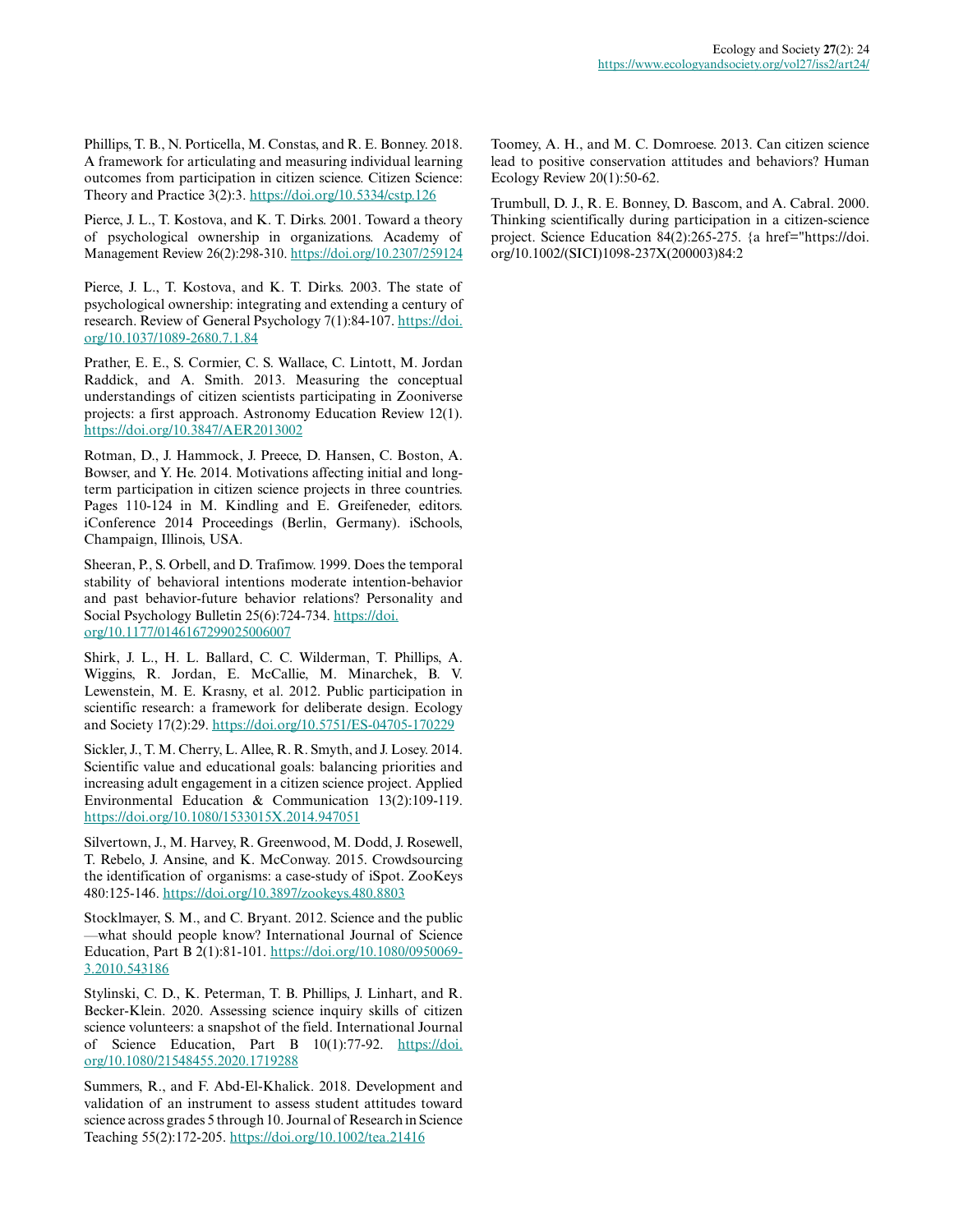**Appendix 1**. Items of all reported measures.

Pride

When I think about my participation in the "Bat Researchers" project, ...

- 1. … I am proud of myself.
- 2. … I am very satisfied with myself.
- 3. … I feel confident.

Attitudes toward bats

- 1. Bats are impressive animals.
- 2. Bats need to be protected.
- 3. I get excited about having bats near my house/flat (e.g., below the roof top).
- 4. Bats are intelligent animals.
- 5. We need to promote the protection of bats.
- 6. Bats are dangerous animals.
- 7. Habitats of bats near my house/flat (e.g., old houses, dead trees) should be kept.
- 8. Bats carry severe germs.
- 9. Bats are fascinating animals.
- 10. Bats are threatening animals.
- 11. Bats do not belong to people's close surroundings.
- 12. It is important to better protect bats.

Attitudes toward engagement in CS

- 1. I think that citizen science projects make sense.
- 2. I want to participate in further citizen science projects.
- 3. Participating in citizen science projects is easy for me.
- 4. I want to engage in future citizen science projects.
- 5. Citizen science projects help me understand the world around me.
- 6. I consider citizen science projects a good cause.
- 7. I want to continue to learn something in further citizen science projects.
- 8. I can manage even difficult situations in citizen science projects.
- 9. Citizen science projects help me protect the environment.
- 10. People in my direct surroundings engage in citizen science projects.
- 11. Citizen science projects help me make better choices about my health.
- 12. I think that citizen science projects get us somewhere.
- 13. It is normal for people in my direct surroundings to talk about citizen science projects.
- 14. It is easy for me to try to understand new topics of citizen science projects.

15. Other people in my direct surroundings are also enthusiastic about citizen science projects. Attitudes: 1., 6., 12.; Intentions: 2., 4., 7.; Behavioral beliefs: 5., 9., 11.; Control beliefs: 3., 8., 14.; Normative beliefs: 10., 13., 15.

Psychological ownership

- 1. The "Bat Researchers" project feels like it is mine.
- 2. I feel like I personally own the "Bat Researchers" project.
- 3. I feel like I possess the "Bat Researchers" project.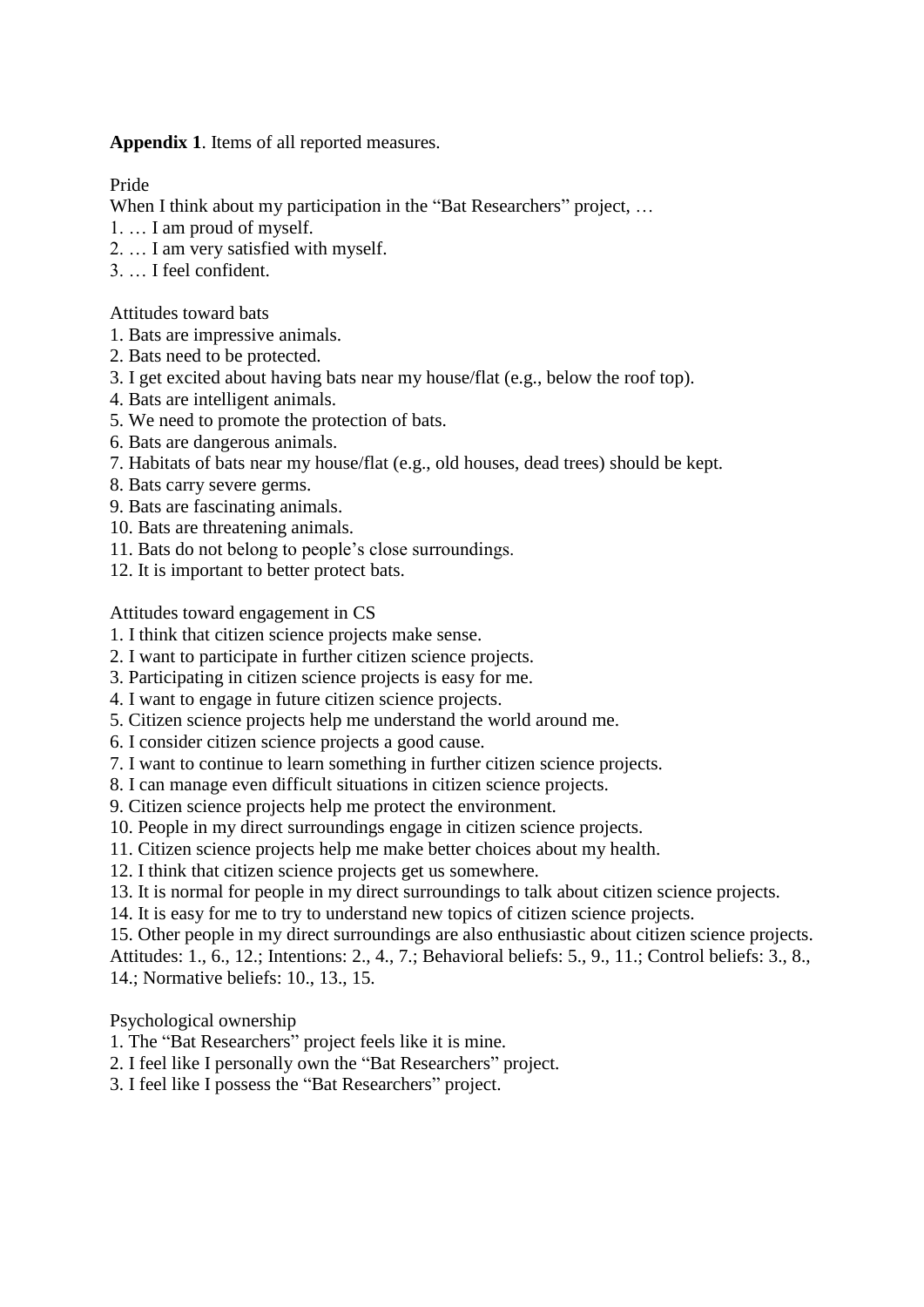Topic-specific knowledge about bats

- 1. Which statement about reproduction in bats is correct? (one answer is correct)
- A. Fertilization occurs immediately after mating in bats.
- B. The female bat moves into roosts alone after mating.
- C. Bats have 1-2 young per year.
- D. Bats mate in spring.

2. Which statement about raising young in bats is correct? (one answer is correct)

- A. Bats build nests for their young.
- B. Bats feed insects to their young.
- C. Bats lay eggs.
- D. Bats lactate their young.
- 3. What is the risk of being bitten by a bat? (one answer is correct)
- A. Bats can bite, but their small teeth cannot hurt human skin.
- B. Bats can bite, but thick gloves protect you.
- C. Bats will bite if you enter an attic or basement where bats are present.
- D. Bats will bite if you enter the territory of a bat roost in the woods.
- E. Bats will bite when they mistake a human finger for prey.

4. What possible danger could bats pose to/in your building? (one answer is correct)

- A. The acid in bat droppings could damage the masonry.
- B. A bat roost could expand largely in a building.
- C. Bats can bite if you touch them.
- D. Dropped young bats may behave aggressively.
- E. Young bat may accidentally get lost into living rooms in the spring.
- 5. Assign the habitats of bats to their respective functions (one assignment per habitat).
- (1) Tree holes and cracks
	- Hunting and drinking Foraging and orientation Foraging and migration Day roosts
- (2) Open area
	- Hunting and drinking Foraging and orientation Foraging and migration Day roosts
- (3) Waterbodies

Hunting and drinking Foraging and orientation Foraging and migration Day roosts

(4) Caves and rock cracks

Hunting and drinking Foraging and orientation Foraging and migration Day roosts

(5) Vegetation edges Hunting and drinking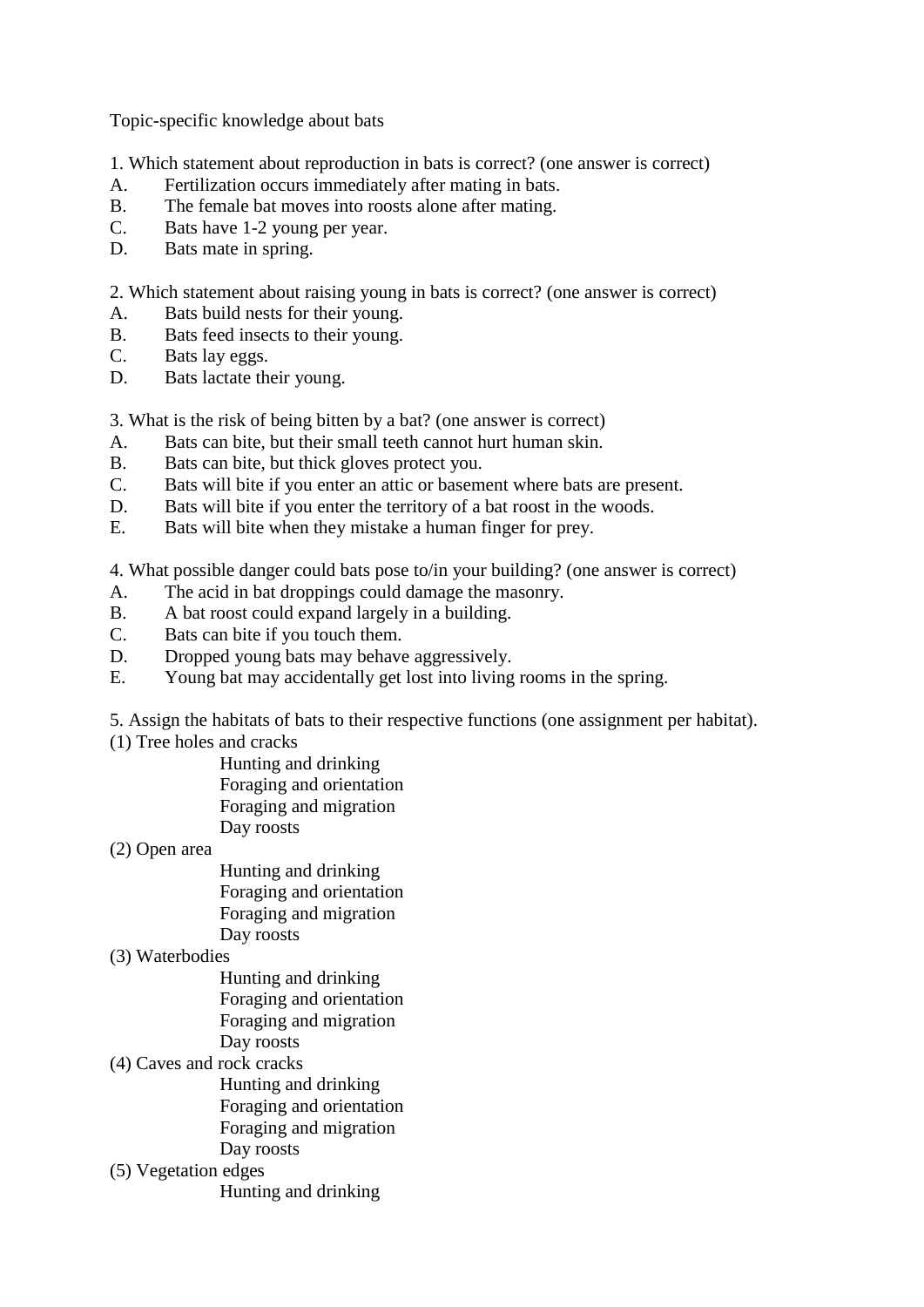Foraging and orientation Foraging and migration Day roosts

- 6. Which statements about the impact of urban growth on bats are CORRECT or FALSE?
- A. Building development in cities has an impact on bats because bats find roosts in and at buildings at all times of the year.
- B. Tall buildings have an impact on bats because bats hunt in open areas.
- C. Artificial light in cities does not affect bats because it does not affect their echolocation.
- D. Roads have no effect on bats because bats can fly over them.

7. In what types of roosts can bats live in the city?

- A. Tree cracks
- B. Burrows
- C. Buildings
- D. Nesting boxes
- E. Home-made nests

8. Which statements about the respective habitat of the four bat groups can be derived from the diagram? Complete the sentences (one bat group per statement).

*[Figure available upon request by the authors.]*

(1) Bats of group a

have advantages from man-made structures (e.g., light sources), but also use natural habitats (peri-urban specialists).

cope only in rural areas and not in urban areas (urban sensitive/avoidant bats). cope in rural as well as urban and peri-urban areas (urban-tolerant bat species). benefit more from urban than from rural habitats (urban specialists).

(2) Bats of group b

have advantages from man-made structures (e.g., light sources), but also use natural habitats (peri-urban specialists).

cope only in rural areas and not in urban areas (urban sensitive/avoidant bats). cope in rural as well as urban and peri-urban areas (urban-tolerant bat species). benefit more from urban than from rural habitats (urban specialists).

(3) Bats of group c

have advantages from man-made structures (e.g., light sources), but also use natural habitats (peri-urban specialists).

cope only in rural areas and not in urban areas (urban sensitive/avoidant bats). cope in rural as well as urban and peri-urban areas (urban-tolerant bat species). benefit more from urban than from rural habitats (urban specialists).

(4) Bats of group d

have advantages from man-made structures (e.g., light sources), but also use natural habitats (peri-urban specialists).

cope only in rural areas and not in urban areas (urban sensitive/avoidant bats). cope in rural as well as urban and peri-urban areas (urban-tolerant bat species). benefit more from urban than from rural habitats (urban specialists).

9. Which TWO characteristics do winter roosts for bats in the city definitely require? (TWO answers are correct)

A. Roosts must be rather dry, like rooms with heating systems.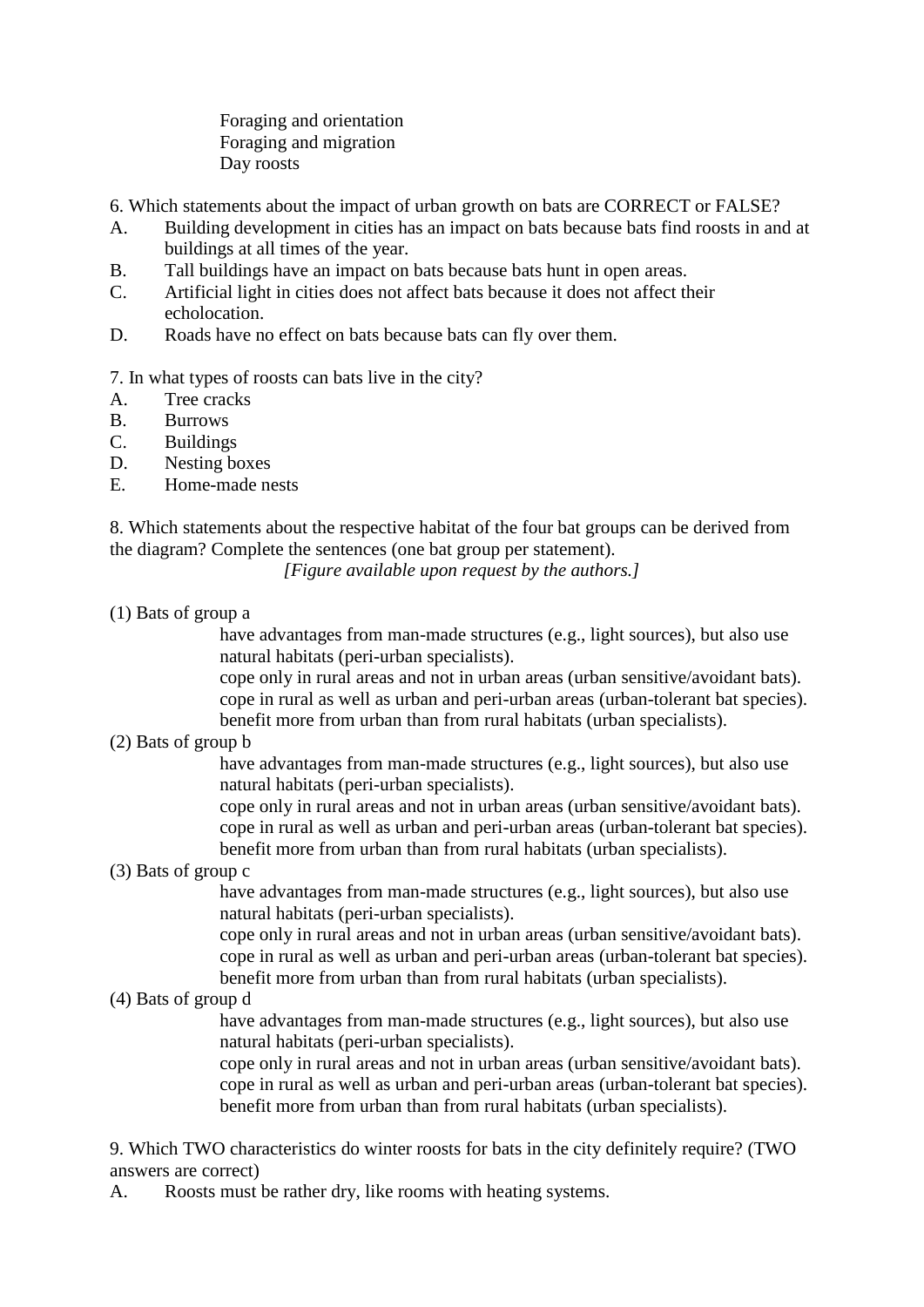- B. Roosts must be frost-free, like basements.
- C. Roosts must provide enclosed hanging places, such as narrow crevices.
- D. Roosts must be quiet.
- E. Roosts must be able to warm up easily, such as attics.

10. Bats inhabit different roosts, which differ in their function. Which statement about roosts of bats is true? (one answer is correct)

- A. After mating, summer roosts are used by both female and male bats.
- B. Roosts where females raise young are called nurseries.
- C. Summer roosts are often also used as winter roosts.
- D. Winter roosts are used by female and male bats.

11. Which of the following does NOT have a direct impact on bats using roosts? (one answer is correct).

- A. Protect tree cavities
- B. Put up feeding places
- C. Create diversity in the garden
- D. Avoid pesticides

12. What is the most LIKELY consequence bats can have in a building? (one answer is correct)

- A. Bats bring nesting material into their roost.
- B. Bats leave droppings in their roost.
- C. Bats nibble on house insulation.
- D. Bats spread parasites such as lice and ticks.
- E. Bats enlarge existing cracks in house facades.

13. Why do bats benefit from a near-natural garden with many different plant species? (one answer is correct)

- A. A semi-natural garden with many different plant species provides more hiding places.
- B. A semi-natural garden leaves more fruit from many different types of plants.
- C. In a semi-natural garden, the flowering times of the different plant species attract more insects.
- D. In a near-natural garden with many different plant species, there is less chemical exposure to pesticides.

14. Why can putting up bat boxes be helpful for bats? (one answer is correct)

- A. Bat boxes provide opportunities to bats to explore new hunting areas.
- B. Bats settle in new areas because of bat boxes.
- C. Bat boxes create additional roosts.
- D. Bat boxes facilitate nest building for raising young.

15. Which TWO factors do you need to consider when putting up a bat box? (two answers are correct)

Putting up a bat box is done ...

- A. ... protected behind trees.
- B. ... in larger numbers.
- C. ... in northern orientation.
- D. ... with different types of boxes.
- E. ... like a bird box.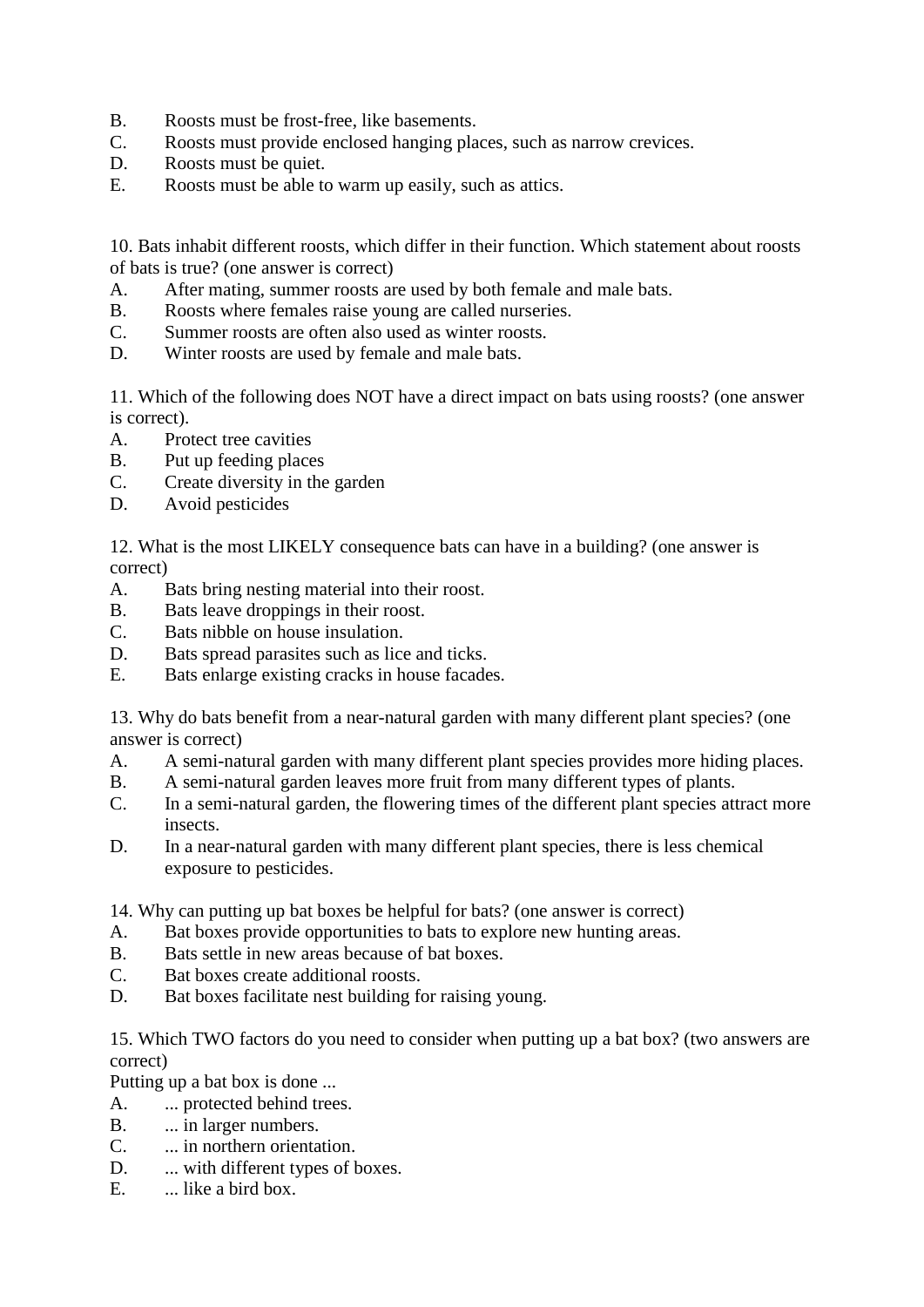F. ... for cleaning purposes at chest level.

16. Bats are endangered throughout Germany and need our help and protection in cities as well. Which of the following does NOT help protect bats? (one answer is correct)

- A. Increasing plant diversity in allotments enhances the foraging habitat of bats.
- B. Avoiding the use of wood preservatives reduces the risk of bats becoming ill in their roosts.
- C. Avoiding insecticides maintains the food base of bats.
- D. Supplementary feeding with mealworms bridges the winter period for bats.

17. Which of these factors influences whether or not a bat will accept a bat box? (one answer is correct)

- A. Bats will only accept bat boxes if they are placed at least 10 m above the ground.
- B. Bats prefer different boxes depending on the species.
- C. Depending on their origin, bats prefer different boxes.
- D. Depending on their age, bats prefer different boxes.
- E. Female and male bats prefer different bat boxes.

18. Why do wind turbines pose a threat to bats? (one answer is correct)

- A. Wind turbines and the pressure of the rotor blades push bats to the ground.
- B. Wind turbines are especially dangerous to young bats.
- C. Wind turbines injure the internal organs of bats.
- D. Wind turbines injure male bats during hunting.
- E. Only bat species that migrate between summer and winter roosts are injured by wind turbines.

19. Which statement about the protection of bat roosts in buildings is true? (one answer is correct)

- A. If a bat roost is in and at the façade of a building, the entire building is protected.
- B. Protection applies to buildings with consistently occupied bat roosts.
- C. Bat roost protection is based on population size.
- D. Bats in and on the building are subject to a year-round disturbance ban.
- E. Bat roosts shall be protected in buildings only for the duration of hibernation.

20. Which of these statements is a CORRECT or FALSE justification for the need to protect bat roosts?

- A. Bats have few offspring, so disturbance is particularly severe.
- B. Summer roosts are visited only once by the same bat, but regularly by different bats.
- C. If bats are disturbed in their winter roosts, they will not mate in the spring.
- D. When bats are disturbed in the maternity roost, there is a risk that young will be left behind.
- 21. Which legal basis must you consider if you encounter bats on your property? (one answer is correct)
- A. Dead animals are excluded from the law.
- B. Abandoned roosts may be sealed.
- C. Injured, helpless, or sick animals must be reported.
- D. Violations of shelter regulations are punishable only as misdemeanors.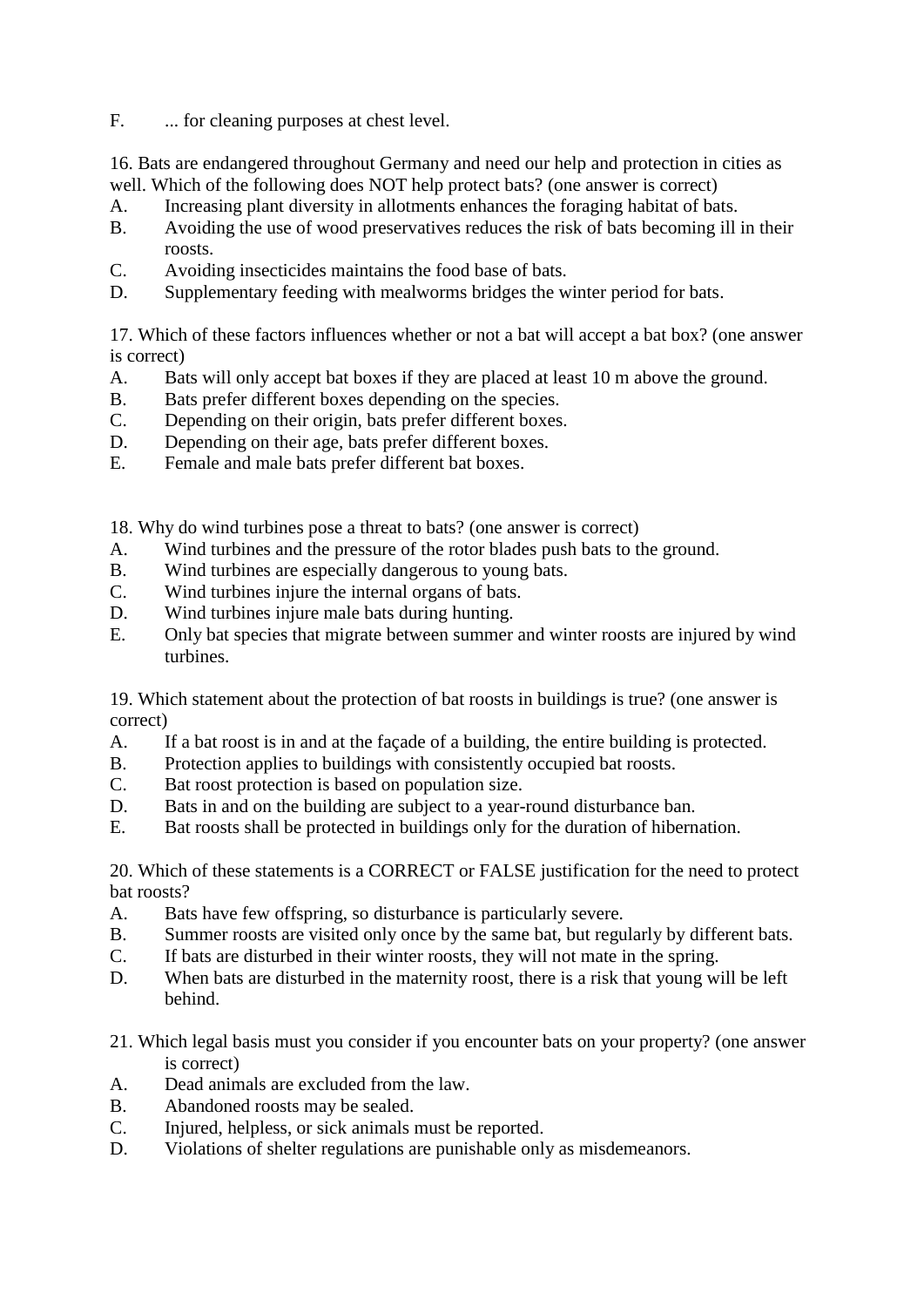22. On average, what percentage of their own body weight do bats ingest in food each night? (one answer is correct)

- A. 5%
- B. 15%
- $C. 20%$
- D. 30%
- E. 50%

23. How many species of bats are found in the city of [blinded for review]? (one answer is correct)

- 
- A. 3<br>B. 9  $B<sub>1</sub>$
- C. 12
- D. 18
- E. 20
- 

24. Which bat species are native to Germany and which are not?

*[Figure available upon request by the authors.]*

- A. Fringed-lipped bat
- B. Grey long-eared bat
- C. Common noctule
- D. Short-tailed leaf-nosed bat
- E. Barbastelle bat
- F. Vampire bat
- G. White bat
- H. Pipistrelle bat
- 25. Name the body parts of the bat by matching the numbers with the appropriate label from the list.

*[Figure available upon request by the authors.]*

(1) 1

2nd finger Thumb claw Flight skin Hind foot Ear Tragus Forearm

 $(2) 2$ 

2nd finger Thumb claw Flight skin Hind foot Ear Tragus Forearm

(3) 3

2nd finger Thumb claw Flight skin Hind foot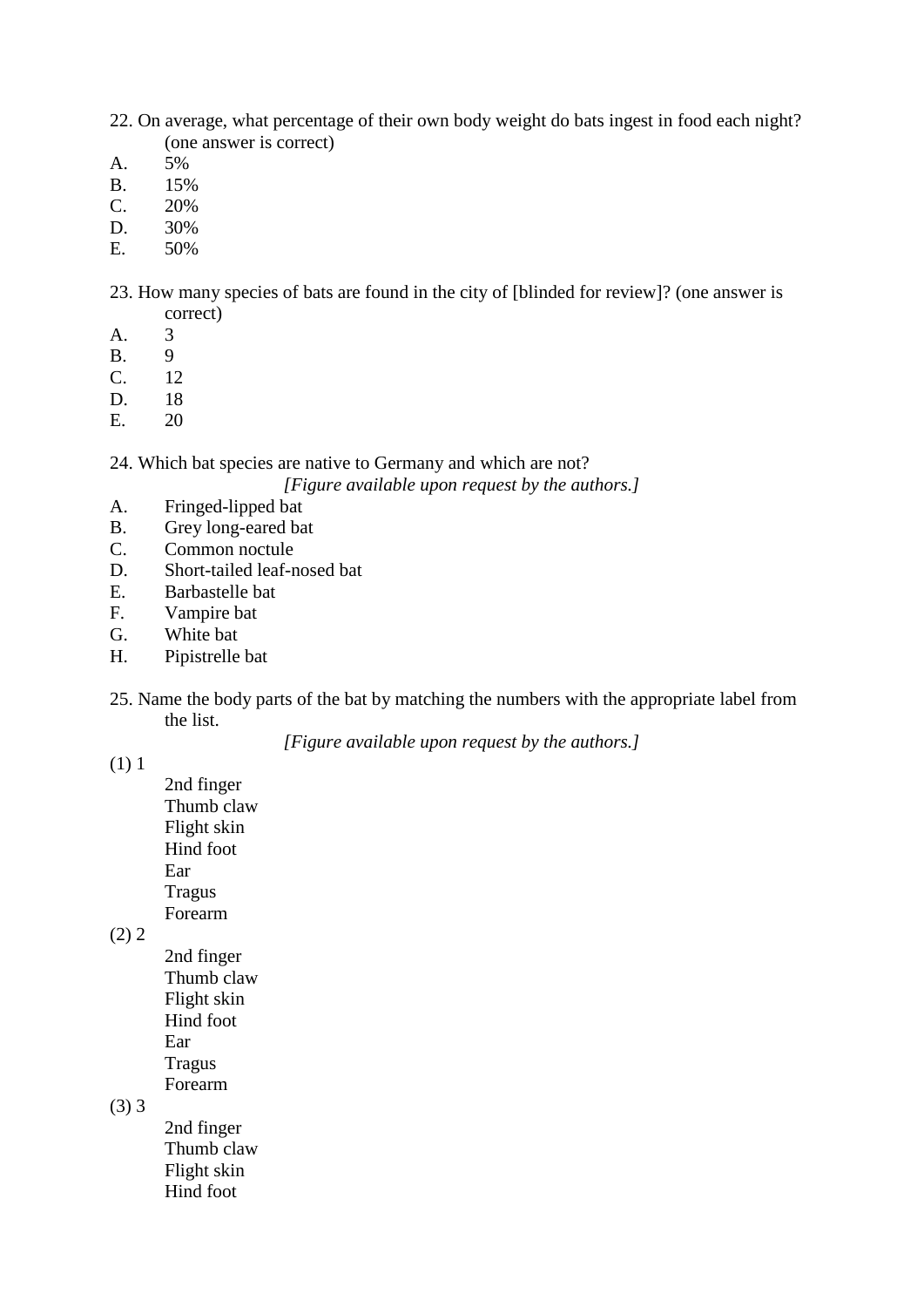Ear Tragus

Forearm

 $(4)$  4

2nd finger Thumb claw Flight skin Hind foot Ear Tragus Forearm

 $(5) 5$ 

2nd finger Thumb claw Flight skin Hind foot Ear Tragus Forearm

(6) 6

2nd finger Thumb claw Flight skin Hind foot Ear Tragus Forearm

 $(7) 7$ 

2nd finger Thumb claw Flight skin Hind foot Ear Tragus Forearm

## 26. Which behavior is the CORRECT thing to do when you want to protect bats in your home? (one answer is correct)

- A. Feed bats insects.
- B. Do not disturb bats.
- C. Pay no further attention to bats.
- D. Check bat roosts regularly.
- E. Keep bat roosts warm and dry.
- 27. How can bats be supported during hibernation? (one answer is correct)
- A. Bats build nests for hibernation and therefore should be supported by bat boxes.
- B. Bats need protected winter roosts and should therefore be translocated to such roosts.
- C. Bats find little food in winter and therefore should be given supplementary feeding.
- D. Bats require energy when waking from hibernation and therefore should not be disturbed.